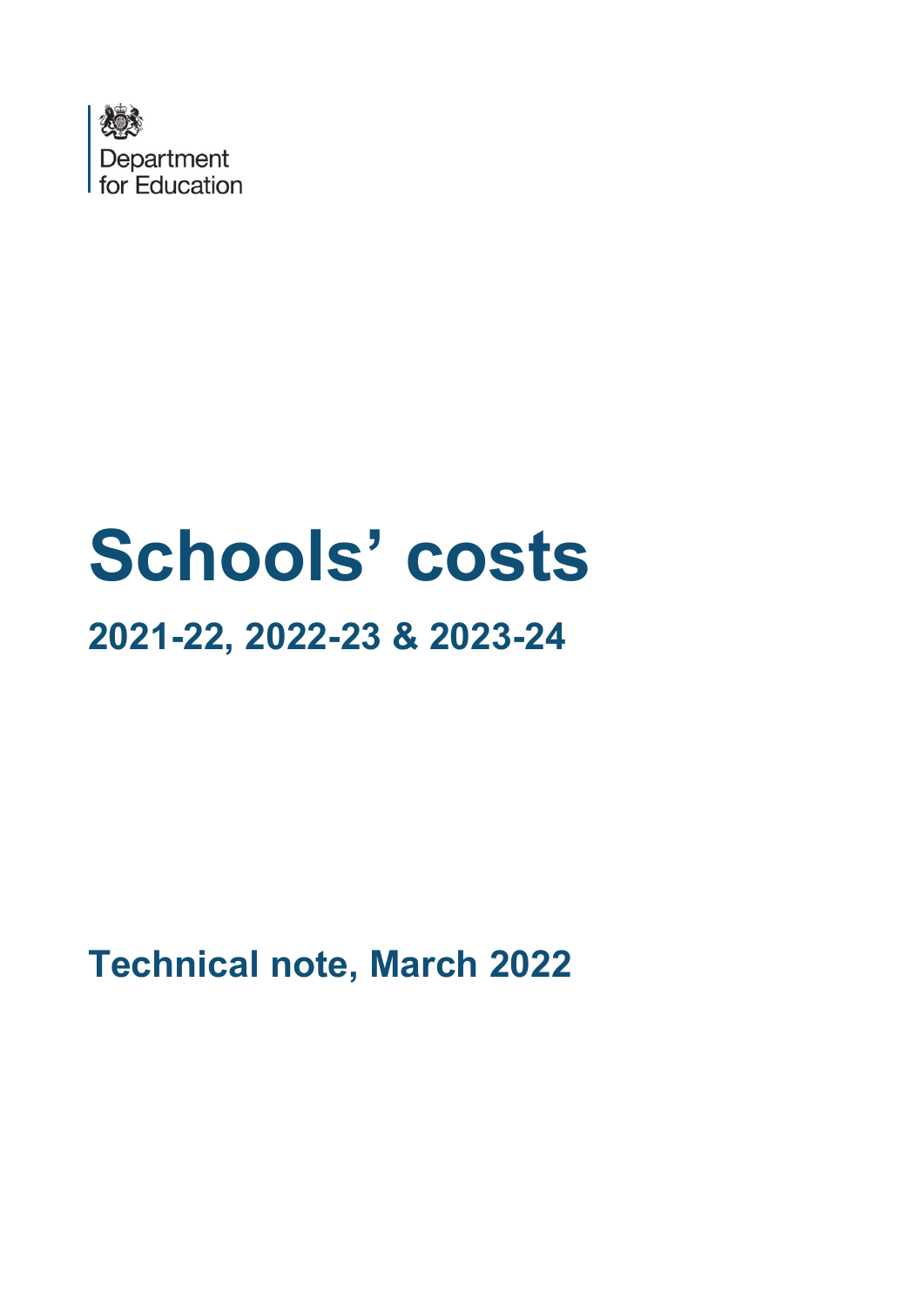# **Contents**

| Summary                                                                  | 3              |
|--------------------------------------------------------------------------|----------------|
| Expiry or review date                                                    | 3              |
| Main points                                                              | 3              |
| Introduction                                                             | 5              |
| Schools' costs and funding increases in 2021-22                          | $\overline{7}$ |
| Cost pressures                                                           | $\overline{7}$ |
| Funding increases and scope for further expenditure                      | 9              |
| Schools' costs and funding increases – look ahead to 2022-23 and 2023-24 | 10             |
| Partial cost pressures                                                   | 10             |
| Funding increases and scope for pay awards and other new expenditure     | 11             |
| Pressures due to pay awards in 2022-23                                   | 13             |
| Pressures due to pay awards in 2023-24                                   | 13             |
| Methodology                                                              | 15             |
| Teachers' pay                                                            | 16             |
| Non-teaching staff pay                                                   | 17             |
| Non-staff related expenditure                                            | 17             |
| Data quality, limitations of analysis and key assumptions                | 19             |
| Annex - School resource management                                       | 20             |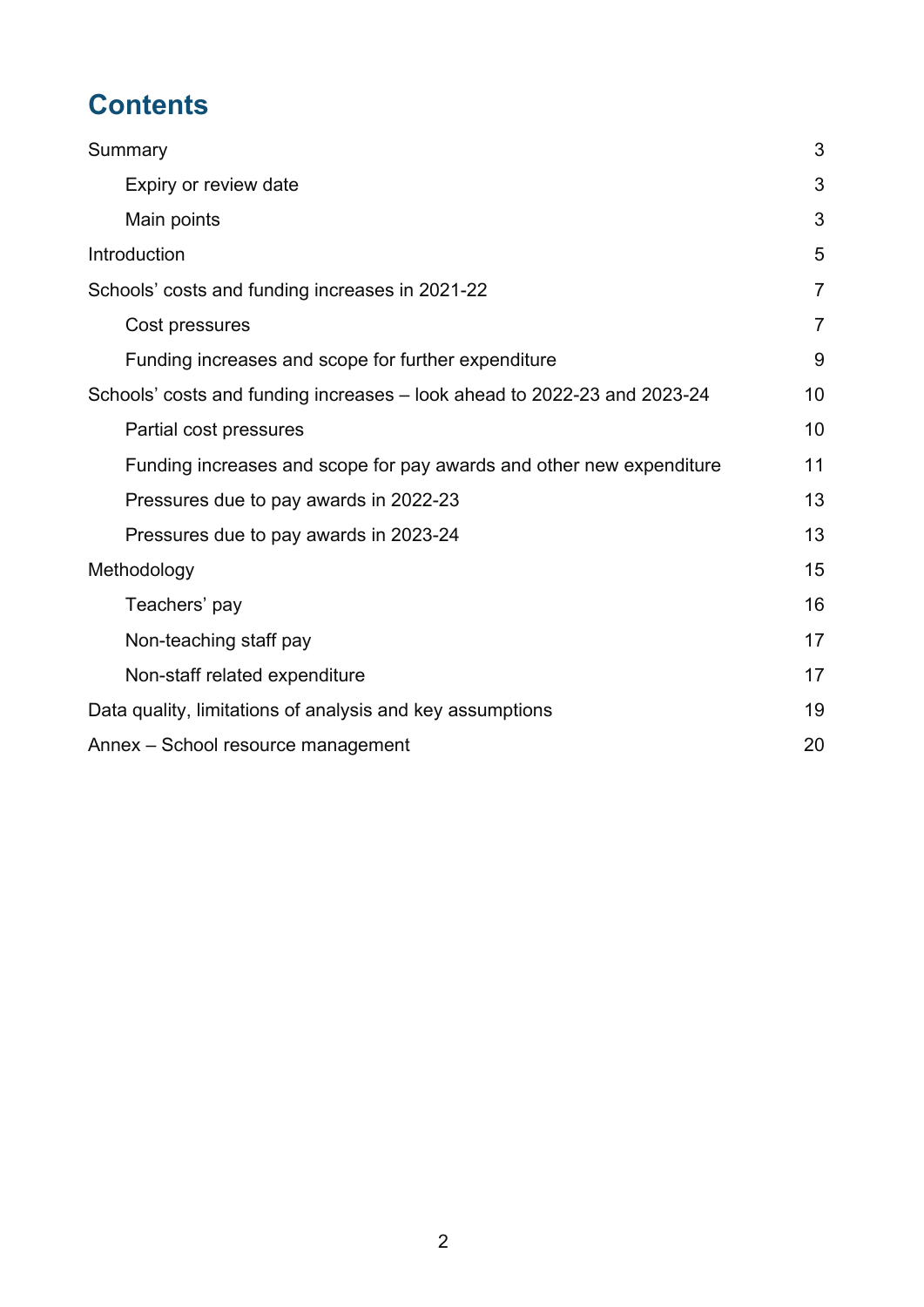### <span id="page-2-0"></span>**Summary**

This note is intended to help school leaders, governors, academy trustees, researchers and others understand the drivers of cost increases in mainstream schools in England at the national level. The analysis in this note is split into two parts: the current financial year 2021-22; and a look ahead to 2022-23 and 2023-24. It examines the scope for further spending by mainstream schools that is afforded by increases in their funding in each year.

#### <span id="page-2-1"></span>**Expiry or review date**

Annual updates are planned.

#### <span id="page-2-2"></span>**Main points**

To judge the impact of cost increases on schools' finances, we compare them against the growth in their funding in the same year. This allows us to assess the additional spending power afforded by the new, additional funding in any year. This analysis excludes additional costs and funding relating to COVID-19.

**2021-22**. For the current financial year, we estimate that the funding that goes to mainstream schools has risen by 3.5 per cent overall, while their underlying costs are increasing by 2.5 per cent, on average, at the national level. From this, we infer that mainstream schools' expenditure could increase a further 1.1 per cent this year, before schools would face a net pressure.

An average 1.1 per cent increase in expenditure in 2021-22 corresponds to around £400 million in cash terms at the national level. Where schools have received funding increases in 2021-22, appropriate use of any additional money will vary by school at the discretion of headteachers and school leaders.

**2022-23**. Core funding to mainstream schools is set to increase substantially, by 6.8 per cent. This reflects the intention of the 2021 schools' funding settlement to equip schools financially to meet emerging cost pressures, covering the Health and Social Care Levy and other pressures, as well as give schools the resources they need to raise attainment, while meeting pay awards and other costs.

On the expenditure side, if we exclude pay award pressures (which are unknown at this point), then remaining costs are set to increase by 1.8 per cent. Schools should have scope to raise their expenditure by a further 5.0 per cent on average, or £2.1 billion overall at the national level, before they would face a net pressure.

If we add pay awards to 2022-23's costs, then for every 1.0 percentage point increase in pay (in September for teaching staff, and in April for non-teaching staff), the scope for further expenditure in that year would reduce by around £250 million.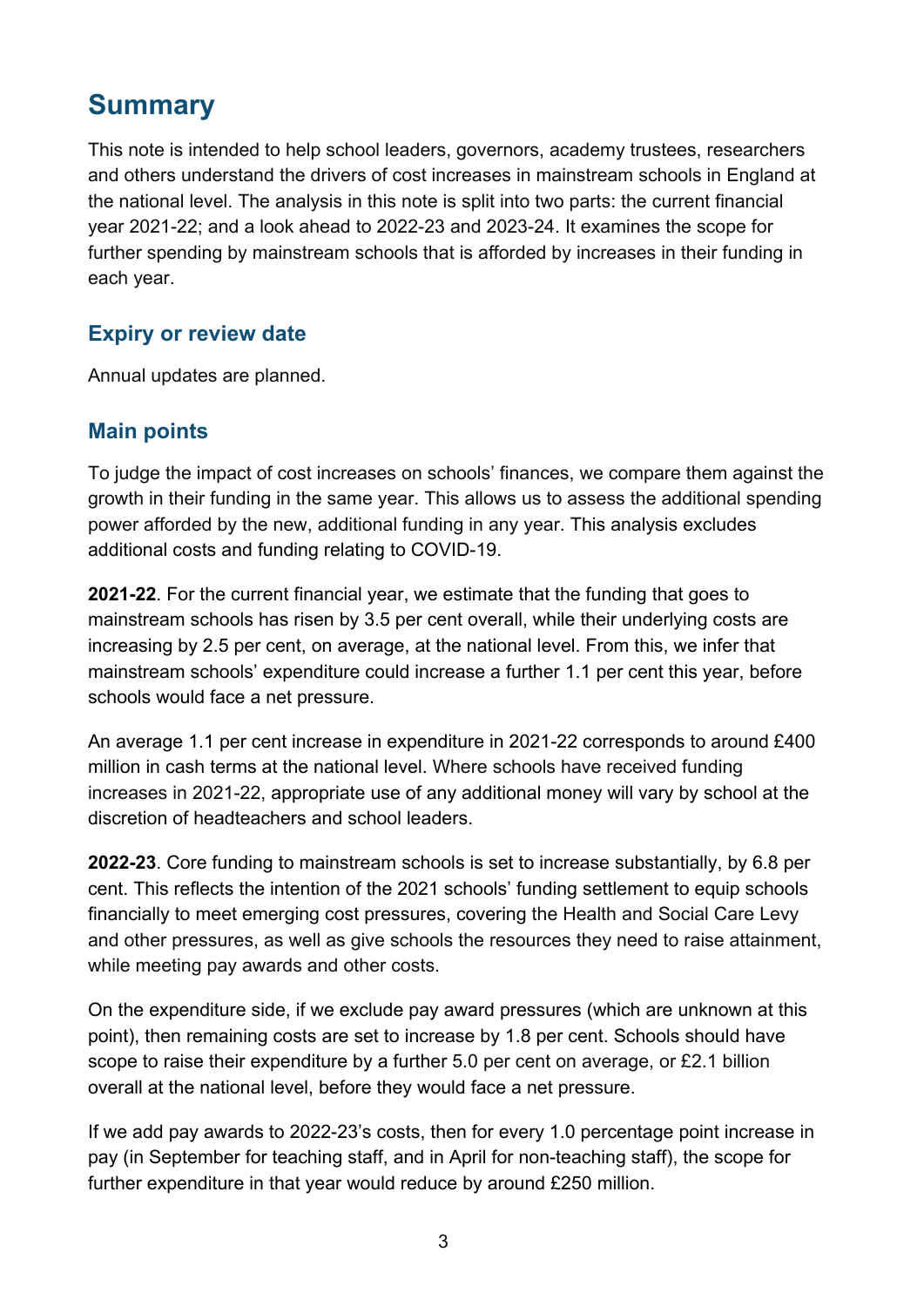**2023-24**. On the same basis, in 2023-24, schools could afford to raise expenditure by a further 1.6 per cent, or around £700 million, before they would face a net pressure. However, this assumes that the £2.1 billion available for further spending in 2022-23 was all committed to the longer term in that year such that none of it is available for new spending in 2023-24.

For every 1.0 percentage point increase in pay in 2023-24, the scope for further expenditure in that year would reduce by around £270 million. However, every 1.0 percentage point increase in teachers' pay at the previous September (2022) would reduce the scope in 2023-24 by another £100 million. The latter is the result of the increase in teachers' pay award costs from only 7 months' worth in 2022-23 (September to March) to a full 12 months in 2023-24.

**Implications for financial planning**. Over the two years 2022-23 and 2023-24, total funding will increase by 9.8 per cent and costs by 3.0 per cent compared to 2021-22, making available £2.9 billion for new spending, including both pay awards and other priorities over the two years. Given the front-loading of funding increases in the latest settlement, in practice this could mean schools leaving some of 2022-23's £2.1 billion of new spending uncommitted in the longer term to make it available for such purposes in 2023-24.

Schools may want to note the department's proposals for the upcoming 2022 and 2023 pay awards in its evidence to the STRB, to consider how this might, for example, impact on their budgets over the two financial years. Of course, final pay awards are subject to STRB recommendations and the government's response. The implications for individual schools will depend on wider factors and they will need to understand and plan for their own situations.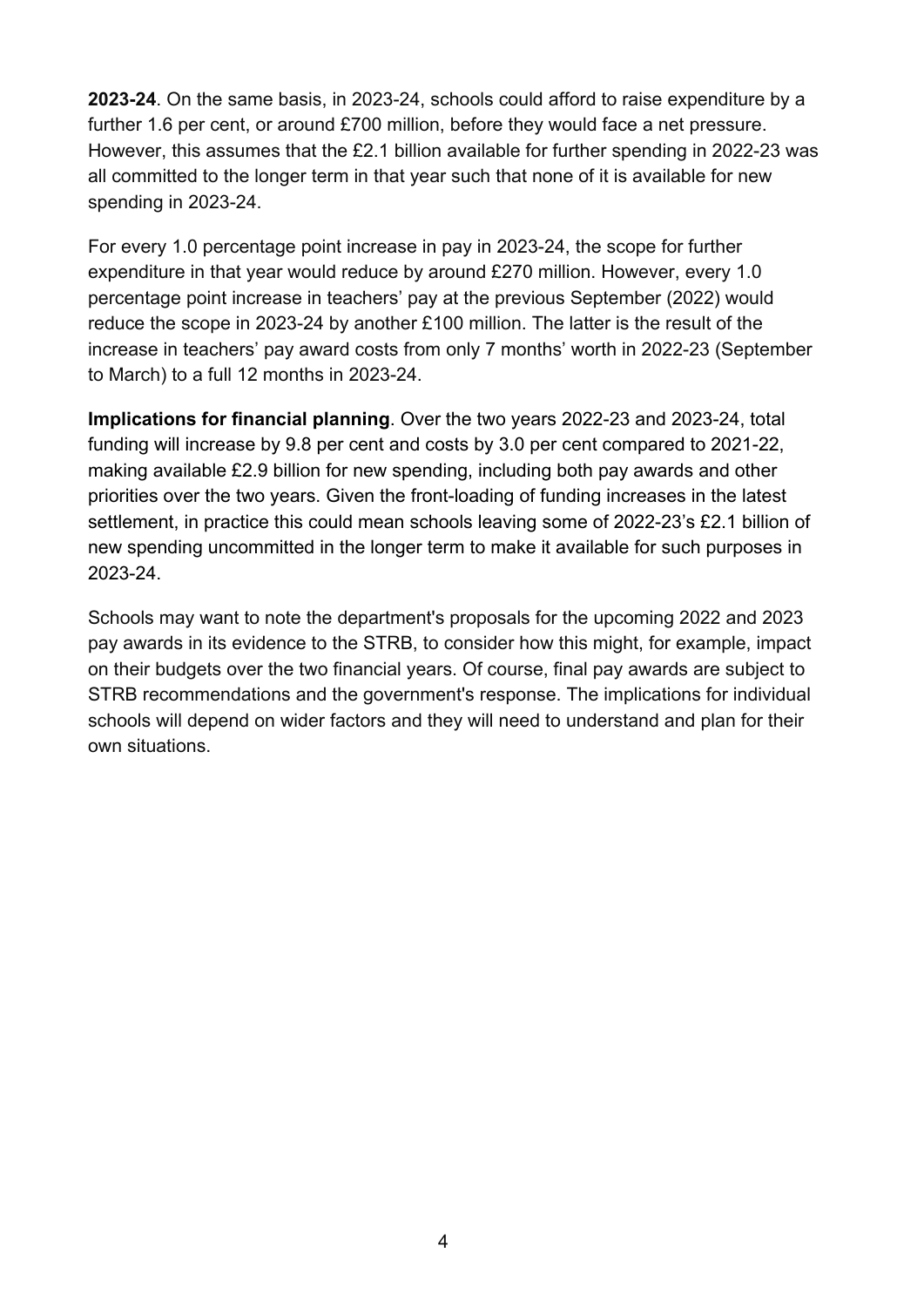# <span id="page-4-0"></span>**Introduction**

1. This technical note provides school leaders and others with analysis of the cost increases that mainstream schools are expected to face over the financial years 2021-22, 2022-23 and 2023-24. This will help them understand broadly how and why costs change in each year compared with the previous year. The cost pressures covered in this note relate mainly to schools' expenditure on the activities supported by their core funding allocations.

2. Since March 2020, schools have faced additional costs as a result of the coronavirus (COVID-19) outbreak. The figures presented in this note exclude additional costs, savings and funding relating to schools' response to the COVID-19 outbreak. The government has provided additional funding, on top of existing budgets, to cover unavoidable costs and recovery plans that could not be met from schools' budgets. A summary of the funding packages provided to support schools through the outbreak has been published. [1](#page-4-1) The department intends to make a full assessment as to the impact of COVID-19 on school finances, and has accepted the recommendation made by the NAO in their 2021 *School Funding in England* report to do so, once we have moved beyond the immediate disruption caused by the pandemic. The department monitors the financial health of the sector regularly, with the latest data for academy trusts and maintained schools' finances (for the academic year 2019/20 and financial year 2020-21 respectively) showing that schools' financial position nationally has not worsened over this period; rather schools have on average added to their reserves in this time.

3. Cost increases should be seen in the wider context of funding for schools. Multiyear settlements for schools' funding were announced in 2019 (covering the financial years 2020-21 to 2022-23) and in 2021 (covering 2022-23 to 2024-25). Schools received £49.8 billion in 2021-22, and are due to receive £53.8 billion in 2022-23, £55.3 billion in 2023-24, and £56.8 billion in 2024-25, compared with £44.4 billion in 2019-20.[2](#page-4-2)

4. Our estimates of cost increases cover English primary and secondary schools (maintained schools, academies, and free schools, with pupils in reception to year 11). These are national level estimates of the average cost increases that schools are forecast to face.

5. Specific cost increases will vary from school to school and depend on various factors, including the characteristics and number of their staff and pupils, their

<span id="page-4-1"></span><sup>1</sup> Department for Education (2022), *School funding: between financial years 2010 to 2011 and 2022 to 2023*, [https://explore-education-statistics.service.gov.uk/find-statistics/school-funding-statistics.](https://explore-education-statistics.service.gov.uk/find-statistics/school-funding-statistics)

<span id="page-4-2"></span><sup>2</sup> HM Treasury (2021), *Autumn Budget and Spending Review 2021*, Table 4.2, [https://assets.publishing.service.gov.uk/government/uploads/system/uploads/attachment\\_data/file/1043689](https://assets.publishing.service.gov.uk/government/uploads/system/uploads/attachment_data/file/1043689/Budget_AB2021_Web_Accessible.pdf) [/Budget\\_AB2021\\_Web\\_Accessible.pdf.](https://assets.publishing.service.gov.uk/government/uploads/system/uploads/attachment_data/file/1043689/Budget_AB2021_Web_Accessible.pdf)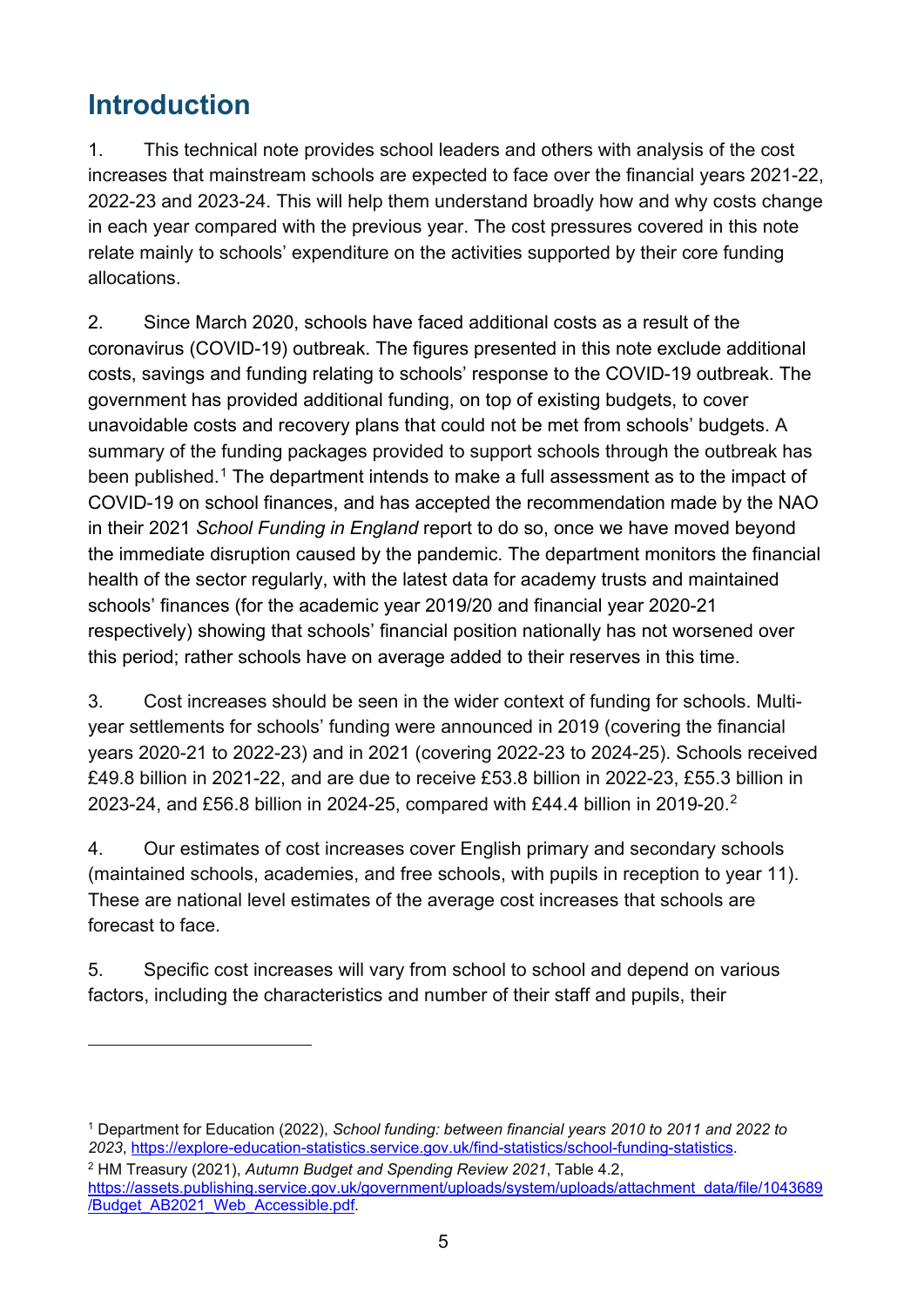approaches to procurement and the conditions and types of their buildings. All schools need to understand and plan for their own situation. As set out in the Annex, the department offers a number of tools and resources to help schools and trusts improve outcomes for pupils by getting the best value from all their resources.  $3$ 

6. The first section of this note deals with cost and funding increases in the current year 2021-22, for which we are able to estimate all of the major cost drivers and assess the scope for further spending afforded by the increase in mainstream schools' funding this year.

7. The second section examines cost and funding increases in 2022-23 and 2023- 24, where we do not yet know the pressures from staff pay awards. However, we are able to test the scope for further expenditure (on pay and other priorities) afforded by funding increases in those years, especially by the large increase in 2022-23, the first year of the 2022-23 to 2024-25 schools' funding settlement. We estimate the impacts of pay awards on further expenditure by assessing the costs of an illustrative 1.0 percentage point increase in pay in each of the two years. Schools can take advantage of the way most of the new, additional funding has been front-loaded and included from the first year of the funding settlement to manage the pressures on their budgets across multiple years.

8. Subsequent sections detail the methodology we have used to produce the estimates of cost increases and discuss uncertainties and limitations of the analysis. There are a number of factors that could lead to differences between the forecasts and eventual increases in the costs considered here, as set out at the end of this note.

<span id="page-5-0"></span><sup>3</sup> Department of Education (2021), *School resource management*, [https://www.gov.uk/government/collections/schools-financial-health-and-efficiency.](https://www.gov.uk/government/collections/schools-financial-health-and-efficiency)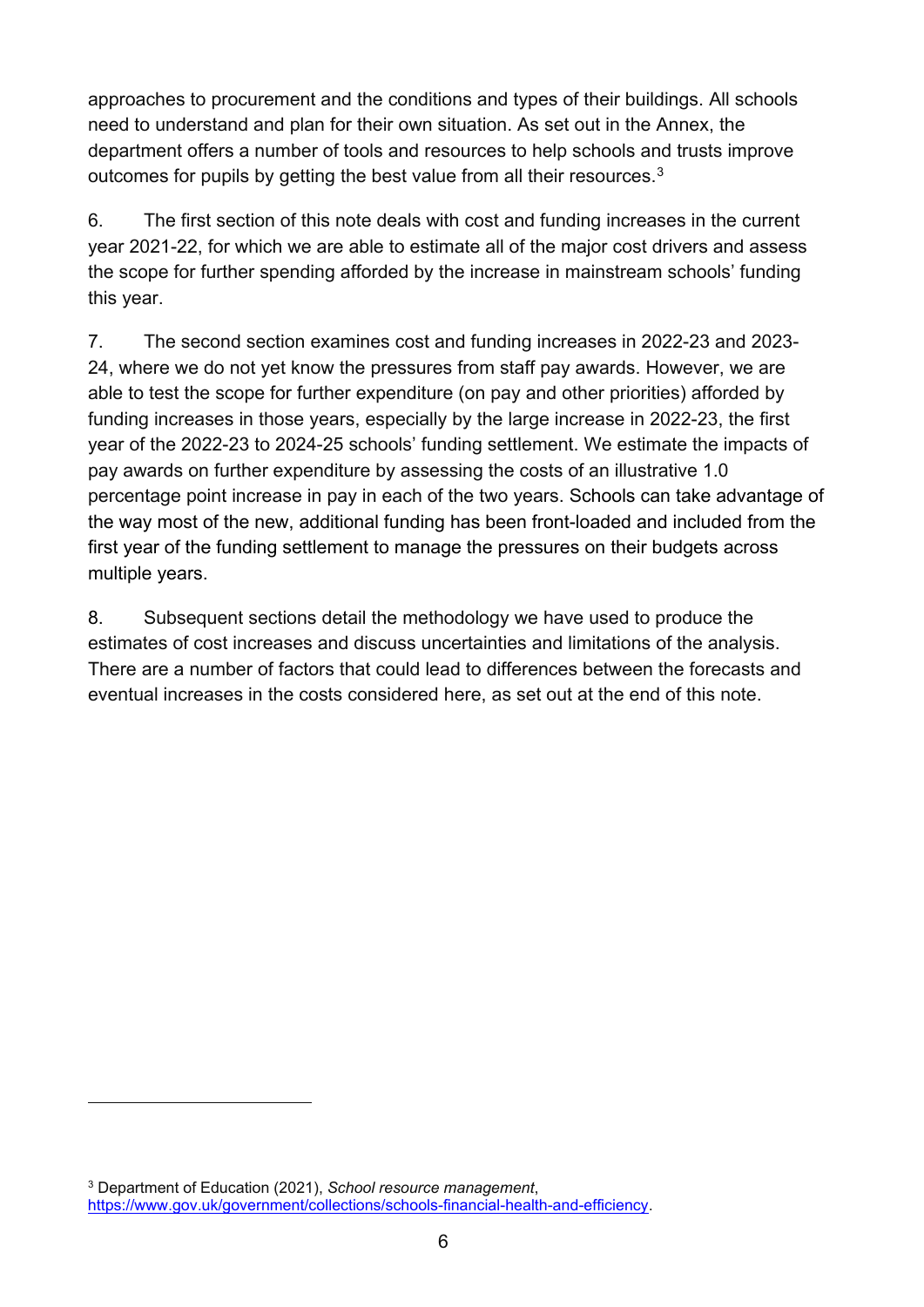# <span id="page-6-0"></span>**Schools' costs and funding increases in 2021-22**

#### <span id="page-6-1"></span>**Cost pressures**

9. We first consider the cost increases that schools face this financial year, averaged across all schools in England.

10. Details of how we calculate cost increases are set out in the Methodology section. In essence, to estimate cost increases, we combine the pressures due to various price inflation factors (cost pressures) and changes to staff and pupil numbers (demographic pressures) for spending in three broad price-inflation categories (teaching staff, nonteaching staff and non-staff related costs). We start by setting expenditure equal to funding in the latest year for which we have spending data, 2019-20, apportioned by price-inflation category, and work forward applying the cost and demographic pressures in each subsequent year in turn.

11. Staff cost pressures include pay awards, employer pension contribution rate changes, and National Insurance rate changes. Staff-related costs are assumed to scale with forecast teacher numbers, driven by pupil numbers. Non-staff related costs (GDP deflator for price inflation as published by HM Treasury in January 2022)<sup>[4](#page-6-2)[5](#page-6-3)</sup> are assumed to scale with pupil numbers.

12. The cost pressures are set out by spending category in the table below. They are driven primarily by increases in staff-related costs, responsible for 82 per cent of total costs.

| <b>Expenditure category</b>                                   | 2021-22 |
|---------------------------------------------------------------|---------|
| Teacher pay expenditure, per teacher                          | 1.4%    |
| Non-teaching staff expenditure, per staff member <sup>6</sup> | 1.5%    |
| Non-staff expenditure, per pupil                              | 2.6%    |

**Table 1: Cost pressures by expenditure category in 2021-22, compared to 2020-21.** 

13. The teachers' pay cost pressure of 1.4 per cent is made up of the final 5 months of the September 2020 3.1 per cent award together with some minor additional pressures

<span id="page-6-2"></span><sup>4</sup> HM Treasury (2022), *GDP deflators at market prices, and money GDP December 2021 (Quarterly* 

*National Accounts)*, [https://www.gov.uk/government/collections/gdp-deflators-at-market-prices-and-money](https://www.gov.uk/government/collections/gdp-deflators-at-market-prices-and-money-gdp)[gdp.](https://www.gov.uk/government/collections/gdp-deflators-at-market-prices-and-money-gdp)

<span id="page-6-3"></span><sup>5</sup> Note that we have used an average of the GDP deflator over 2020-21 to 2021-22, for the reasons set out in the Methodology section.

<span id="page-6-4"></span><sup>&</sup>lt;sup>6</sup> This is the cost pressure averaged over all non-teaching staff, including those earning the National Living Wage.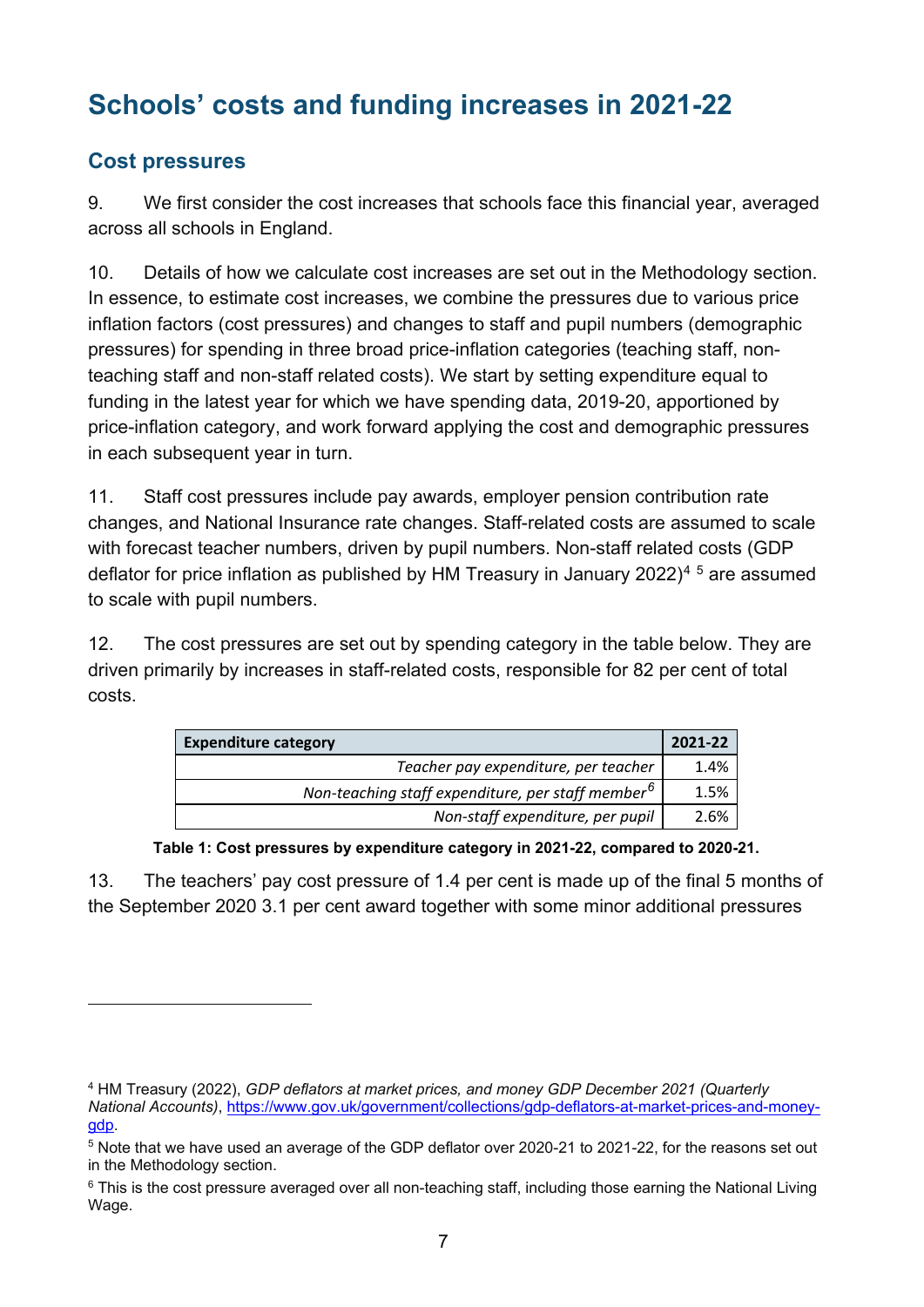caused by pay drift.<sup>[7](#page-7-0)</sup> Due to the pay pause in 2021, there is no additional pressure from teachers' pay from September 2021 other than a small amount of pay drift.

14. The non-teaching staff pay pressure is made up of the most recent employers' offer for 2021-22 of 1.75 per cent (and 2.75 per cent for the lowest pay point), and a decrease in the impact of employer pension contributions.[8](#page-7-1)

15. Schools also face inflationary pressures on non-staff related costs, such as learning resources, catering supplies, and administrative supplies, which vary depending on the category of spending. Inflationary pressures on energy spending are high at the present time, but overall, they represent a small proportion of schools' total spending; in 2019-20 for example, energy accounted only for around 1.4 per cent of schools' expenditure. The GDP deflator is commonly used to indicate price changes in public sector expenditure, and we continue to apply it schools' non-staff related spending overall, albeit smoothed over 2020-21 and 2021-22.[9](#page-7-2)

16. Before summing the pressures to obtain a total cost pressure, we have to convert the staff-related pressures to a common per-pupil set of units and weight all the pressures according to each category's contribution to overall expenditure. Cost pressures for each staff category can be converted to a per-pupil basis using the relative changes in teacher and pupil numbers.

17. The per-pupil cost pressures are set out below. All figures are rounded to one decimal place.

| <b>Expenditure category</b>                          | 2021-22 |
|------------------------------------------------------|---------|
| Teacher pay expenditure, per pupil (weighted)        | 0.7%    |
| Non-teaching staff expenditure, per pupil (weighted) | 0.4%    |
| Non-staff expenditure, per pupil (weighted)          | 0.5%    |
| Overall per-pupil cost pressure (sum of the above)   | 1.5%    |

**Table 2: Weighted per-pupil cost pressures in 2021-22.**

18. The overall cost pressure of 1.5 per cent in 2021-22 is less than general inflation, as measured by the smoothed GDP deflator, of 2.6 per cent.

19. By combining the above cost pressures with demographic pressures, we estimate that the costs faced by mainstream schools will increase by 2.0 per cent in 2021-22. To this we add an additional 0.5 per cent due to increases in expenditure on special

<span id="page-7-0"></span> $7$  Changes to pay bill costs due to workforce compositional changes and pay progression.

<span id="page-7-1"></span><sup>&</sup>lt;sup>8</sup> At the time we went to press there had still been no agreement between the National Employers and the unions on the 2021-22 pay award.

<span id="page-7-2"></span><sup>&</sup>lt;sup>9</sup> See the Methodology section for more information on why smoothed GDP deflator figures have been used for these years.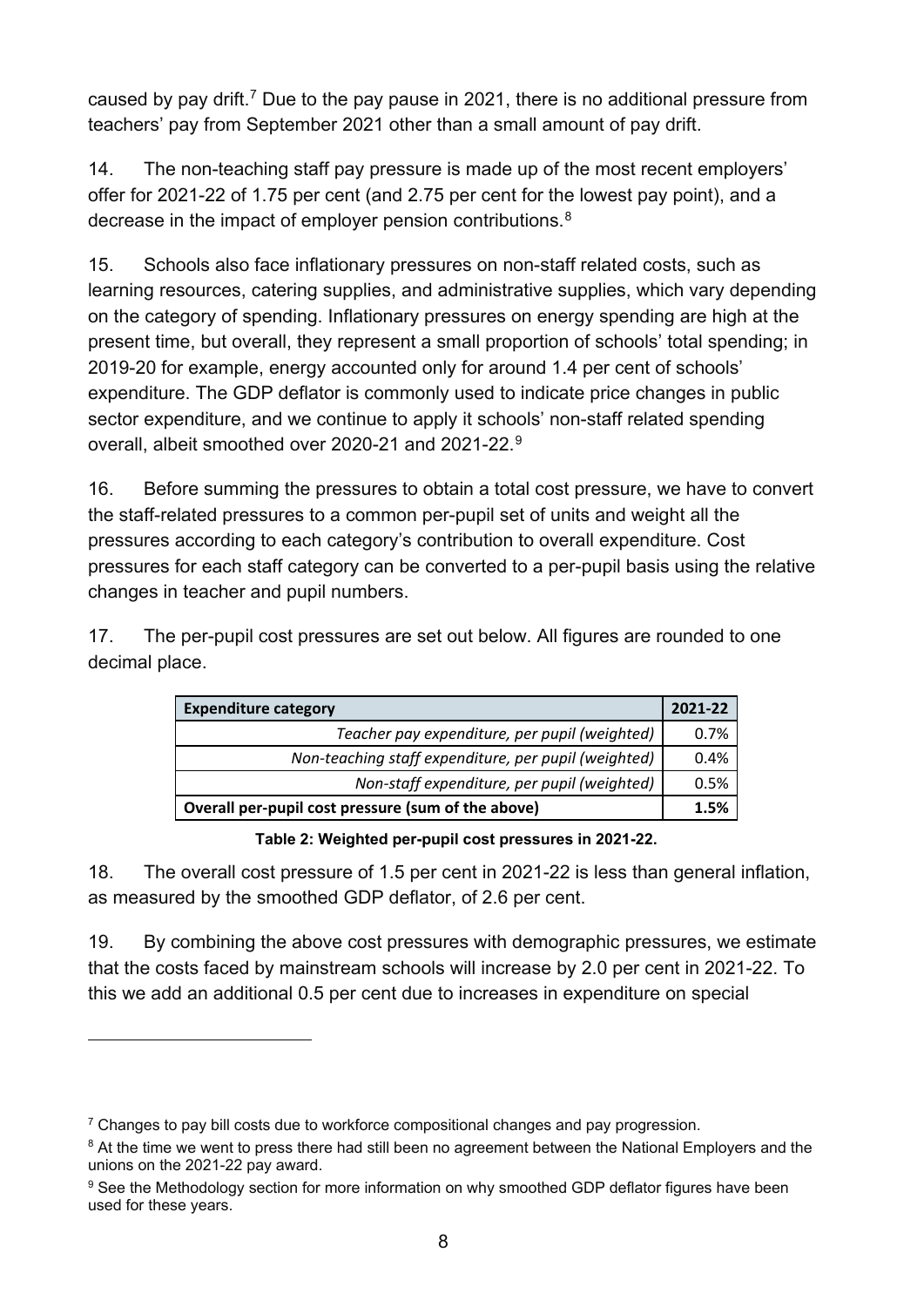educational needs provision in mainstream settings. This yields an overall increase in costs of 2.5 per cent in 2021-22.

#### <span id="page-8-0"></span>**Funding increases and scope for further expenditure**

20. To judge the impact of the cost increases on schools' finances in 2021-22, we compare them against the growth in schools' funding. This allows us to assess the additional spending power afforded by the additional funding in that year.

21. We have published a time series of total schools' core funding, which shows an increase of 4.1 per cent in 2021-22 compared to 2020-21.[10](#page-8-1) However, for the purposes of our comparison, we need the subset of that funding which goes specifically to mainstream schools, including:

- Schools block funding;
- Pupil premium grant (deprivation and service elements only);
- High needs funding (we include only funding that goes to mainstream schools):
- Teachers' pay grant and teachers' pension employer contribution grant (and supplementary fund) paid to mainstream schools (as separate grants in 2020- 21 and included in the schools and high needs blocks in 2021-22);
- Free school meals supplementary grant (2020-21 only).

22. On that basis, the funding in 2021-22 was 3.5 per cent higher than the funding in 2020-21. (The largest difference between this and the increase in total core funding is the higher rate of funding increase to high needs providers included in the latter.)

23. By comparing the 3.5 per cent increase in funding with the 2.5 per cent increase in costs, we can determine the scope for further expenditure before schools would face a net pressure, on average nationally. **We see that mainstream schools could raise their expenditure on average a further 1.1 per cent in 2021-22, [11](#page-8-2) or by around £400 million at the national level**.

<span id="page-8-1"></span><sup>10</sup> Department for Education (2022), *School funding: between financial years 2010 to 2011 and 2022 to 2023*, [https://explore-education-statistics.service.gov.uk/find-statistics/school-funding-statistics.](https://explore-education-statistics.service.gov.uk/find-statistics/school-funding-statistics)

<span id="page-8-2"></span><sup>11</sup> 3.5 per cent funding increase minus 2.5 per cent costs increase equals 1.1 per cent scope for further spending before the funding and spending increases balance. Numbers do not sum due to rounding.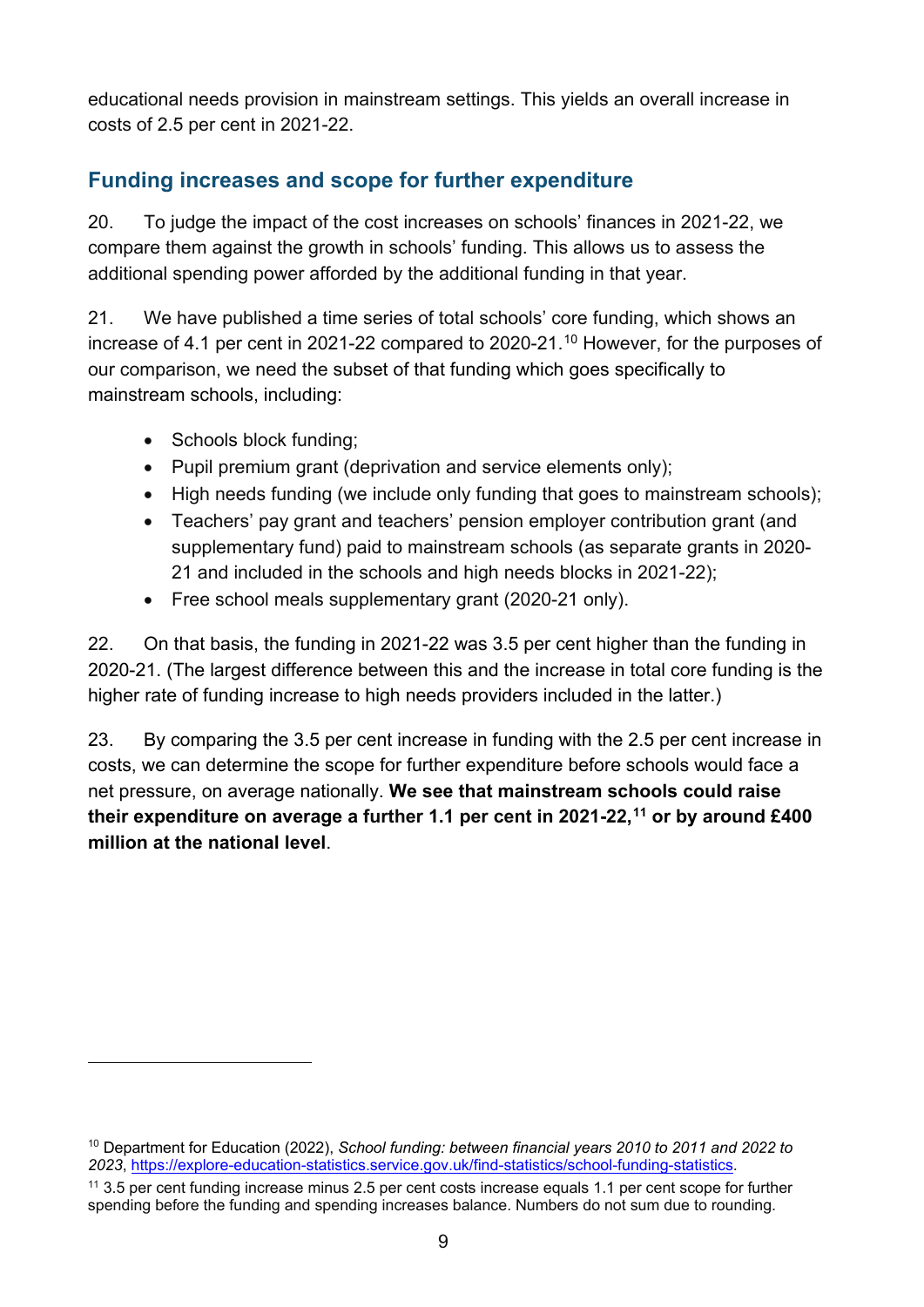## <span id="page-9-0"></span>**Schools' costs and funding increases – look ahead to 2022-23 and 2023-24**

#### <span id="page-9-1"></span>**Partial cost pressures**

24. We cannot yet provide a complete analysis of the pressures in 2022-23 and 2023- 24, as future staff pay awards are yet to be agreed.

25. We have made estimates of the following expected pressures:

- 1) Teachers' pay drift;
- 2) Impact of the Health and Social Care Levy on pay bill in 2022-23;
- 3) National Living Wage (NLW) increase;
- 4) Local Government Pension Scheme employer contribution rate changes; and
- 5) Non-staff related cost pressures.
- 26. These cost pressures are included in the table below.

| <b>Expenditure category</b>                                    | 2022-23 | 2023-24 |
|----------------------------------------------------------------|---------|---------|
| Teacher pay expenditure, per teacher                           | 0.8%    | 0.2%    |
| Non-teaching staff expenditure, per staff member <sup>12</sup> | 0.7%    | 0.4%    |
| Non-staff expenditure, per pupil                               | 2.7%    | 2.2%    |

#### **Table 3: Annual cost pressures by expenditure category in 2022-23 and 2023-24.**

27. The main staff-related cost pressure in 2022-23 is the Health and Social Care Levy (0.7 per cent of pay bill). As for 2021-22 (Table 1), the non-staff related cost pressures reflect inflation using forecast GDP deflators.

28. We combine the subset of cost pressures above with demographic pressures to estimate that costs faced by mainstream schools will increase by 1.4 per cent and 0.7 per cent in 2022-23 and 2023-24, respectively. To this we add an additional 0.5 per cent in each of the two years due to increases in expenditure on special educational needs provision in mainstream schools.

29. **In total, excepting pay awards other than the NLW, costs are therefore forecast to increase by 1.8 per cent and 1.2 per cent in 2022-23 and 2023-24.** Any change in staff pay will significantly raise costs as more than 80 per cent of schools' expenditure in these years will be on pay-related costs. Conversely, differences between actual and forecast inflation, used for pressures on non-staff related costs, which account

<span id="page-9-2"></span><sup>&</sup>lt;sup>12</sup> This is the cost pressure averaged over all non-teaching staff, including those earning the National Living Wage.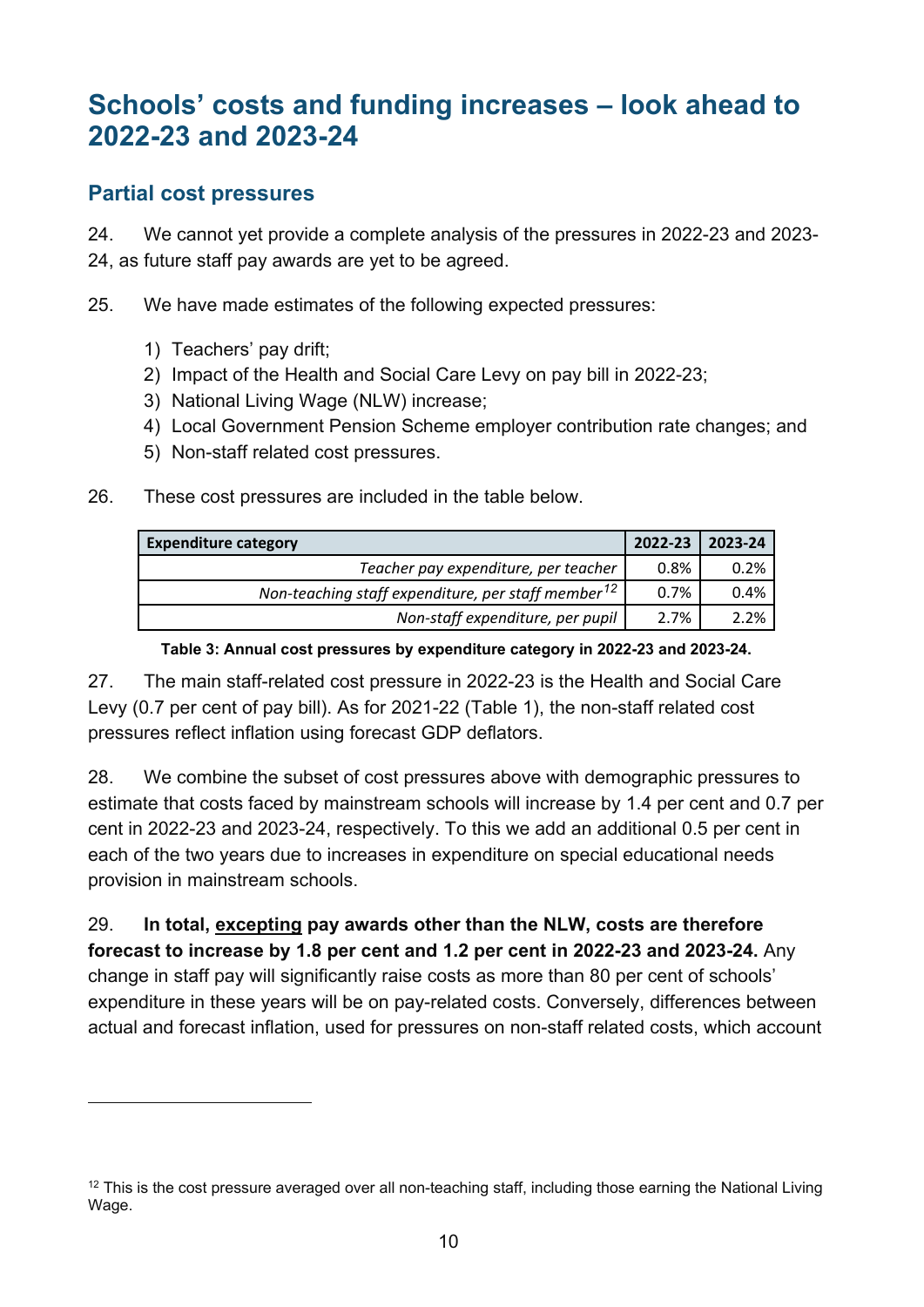for less than 20 per cent of expenditure, will have a correspondingly muted impact on overall costs.

#### <span id="page-10-0"></span>**Funding increases and scope for pay awards and other new expenditure**

#### **Funding increases**

30. The core funding going to mainstream schools in 2021-22 and 2022-23 are subsets of the funding taken from the time series of total schools' core funding.<sup>[13](#page-10-1)</sup> For 2023-24, we based the mainstream schools' funding on internal budgets consistent with the grants included in the published time series:

- Schools block funding;
- Pupil premium grant (deprivation and service elements only);
- High needs funding (we include only funding that goes to mainstream schools);
- Schools supplementary grant. This grant, paid separately in 2022-23, is planned to be incorporated into the schools block of funding from 2023-24.

#### 31. **The core funding going to mainstream schools is expected to increase by 6.8 per cent in 2022-23 and 2.8 per cent in 2023-24, subject to how final core school budgets are apportioned between mainstream and high needs providers and central services**. [14](#page-10-2)

32. The 6.8 per cent increase to school funding in 2022-23 reflects the intention of the 2021 schools' funding settlement to fully equip schools financially to meet emerging cost pressures, covering (but not limited to) the Health and Social Care Levy and other pressures, giving schools the resources they need to raise attainment, while meeting pay awards, and other inflationary costs such as learning resources, administrative supplies and energy for example.

33. Schools will also have their own priorities, reflecting their own circumstances and the needs of their pupils and staff. These may include, but will not be limited to, wider investment in the school workforce, delivering a strong recovery offer for children and young people, ensuring high quality and early support for children with SEND, and investing in their digital infrastructure and capability. Schools will need to balance these against spending on pay awards and other expenditure. As set out in the Annex, the

<span id="page-10-1"></span><sup>13</sup> Department for Education (2022), *School funding: between financial years 2010 to 2011 and 2022 to 2023*, [https://explore-education-statistics.service.gov.uk/find-statistics/school-funding-statistics.](https://explore-education-statistics.service.gov.uk/find-statistics/school-funding-statistics)

<span id="page-10-2"></span><sup>&</sup>lt;sup>14</sup> Allocations for 2023-24 will not be published until the end of 2022.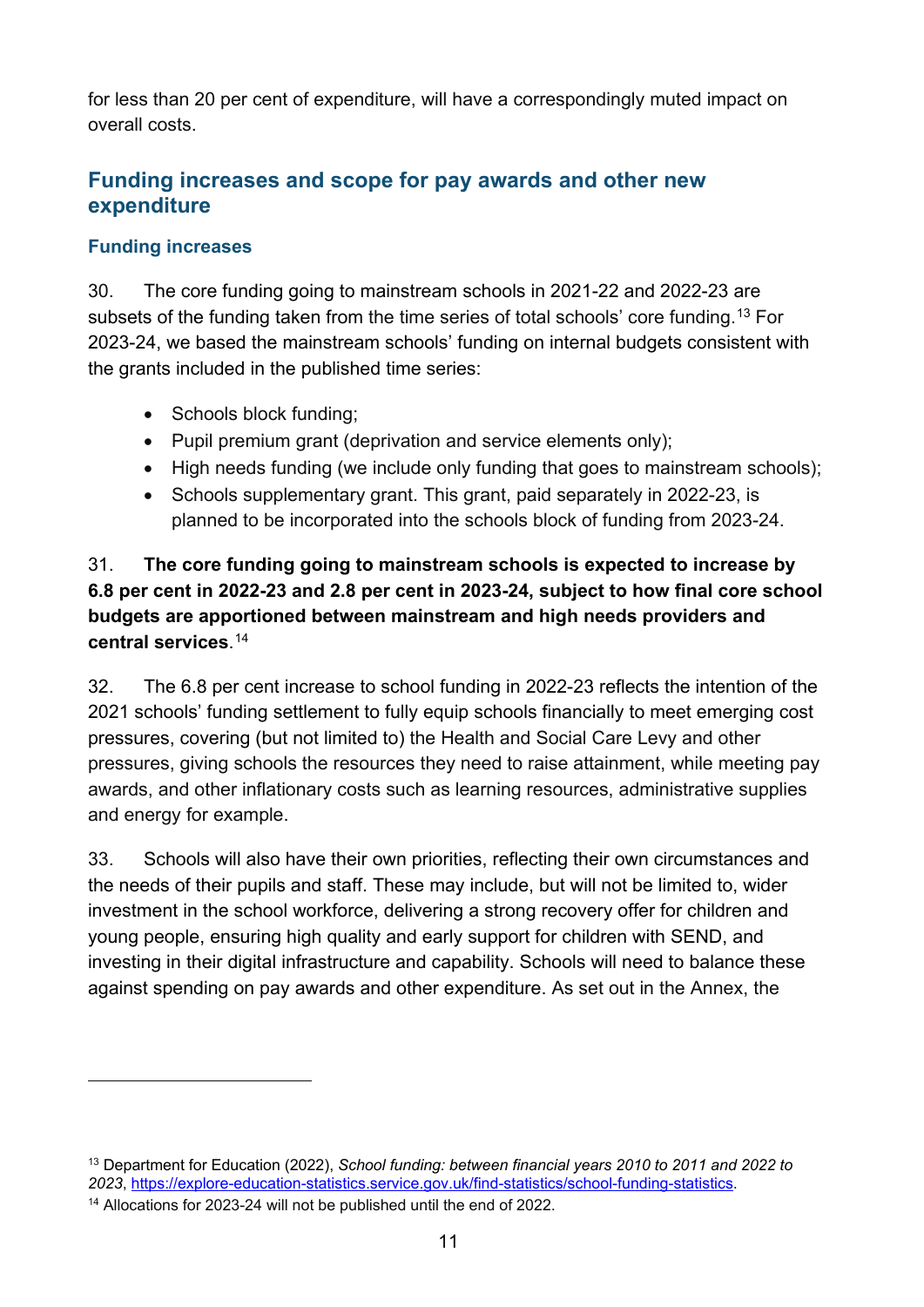department offers a number of tools and resources to help schools and trusts improve outcomes for pupils by getting the best value from all their resources.<sup>[15](#page-11-0)</sup>

#### **Scope for further expenditure**

34. The difference between the increase in funding and the increase in costs (excepting pay awards) indicates the scope for schools to raise their expenditure before facing a net pressure at the national level. **In 2022-23, schools should be able to raise their expenditure by a further 5.0 per cent on average, [16](#page-11-1) or around £2.1 billion overall**.

#### 35. **On the same basis, in 2023-24, schools could afford to raise expenditure by a further 1.6 per cent,[17](#page-11-2) or around £700 million, before they would face a net pressure**.

36. Although the 2.8 per cent increase to funding in 2023-24 remains above inflation (forecast in December 2021 as 2.2 per cent), and thereby protects school budgets in real terms, nationally, it is more modest than the 6.8 per cent funding increase in the previous year. That reflects the decision to front-load most of the increase in schools' funding in 2022-23, the first of the three years covered by the schools' funding settlement agreed at the 2021 Spending Review.

37. Over 2022-23 and 2023-24, total funding will increase by 9.8 per cent and costs by 3.0 per cent compared to 2021-22, making available around £2.9 billion for new spending, including both pay awards and other spending priorities over those two years. Given the front-loading of funding increases in the latest settlement, in practice, this could mean schools leaving some of 2022-23's £2.1 billion of new spending uncommitted in the longer term to make it available for such purposes in 2023-24. New spending in 2023-24 would therefore not be limited to the £700 million estimated above, which assumes that the entirety of the £2.1 billion new spending in 2022-23 had been committed to the longer term.

38. Schools may want to note the department's proposals for the upcoming 2022 and 2023 pay awards in its evidence to the STRB, to consider how this might, for example, impact on their budgets over the two financial years. Of course, final pay awards are subject to STRB recommendations and the government's response. The implications for

<span id="page-11-0"></span><sup>15</sup> Department of Education (2021), *School resource management*,

[https://www.gov.uk/government/collections/schools-financial-health-and-efficiency.](https://www.gov.uk/government/collections/schools-financial-health-and-efficiency)

<span id="page-11-1"></span><sup>&</sup>lt;sup>16</sup> 6.8 per cent funding increase minus 1.8 per cent costs increase equals 5.0 per cent scope for further spending.

<span id="page-11-2"></span><sup>&</sup>lt;sup>17</sup> 2.8 per cent funding increase minus 1.2 per cent costs increase equals 1.6 per cent scope for further spending.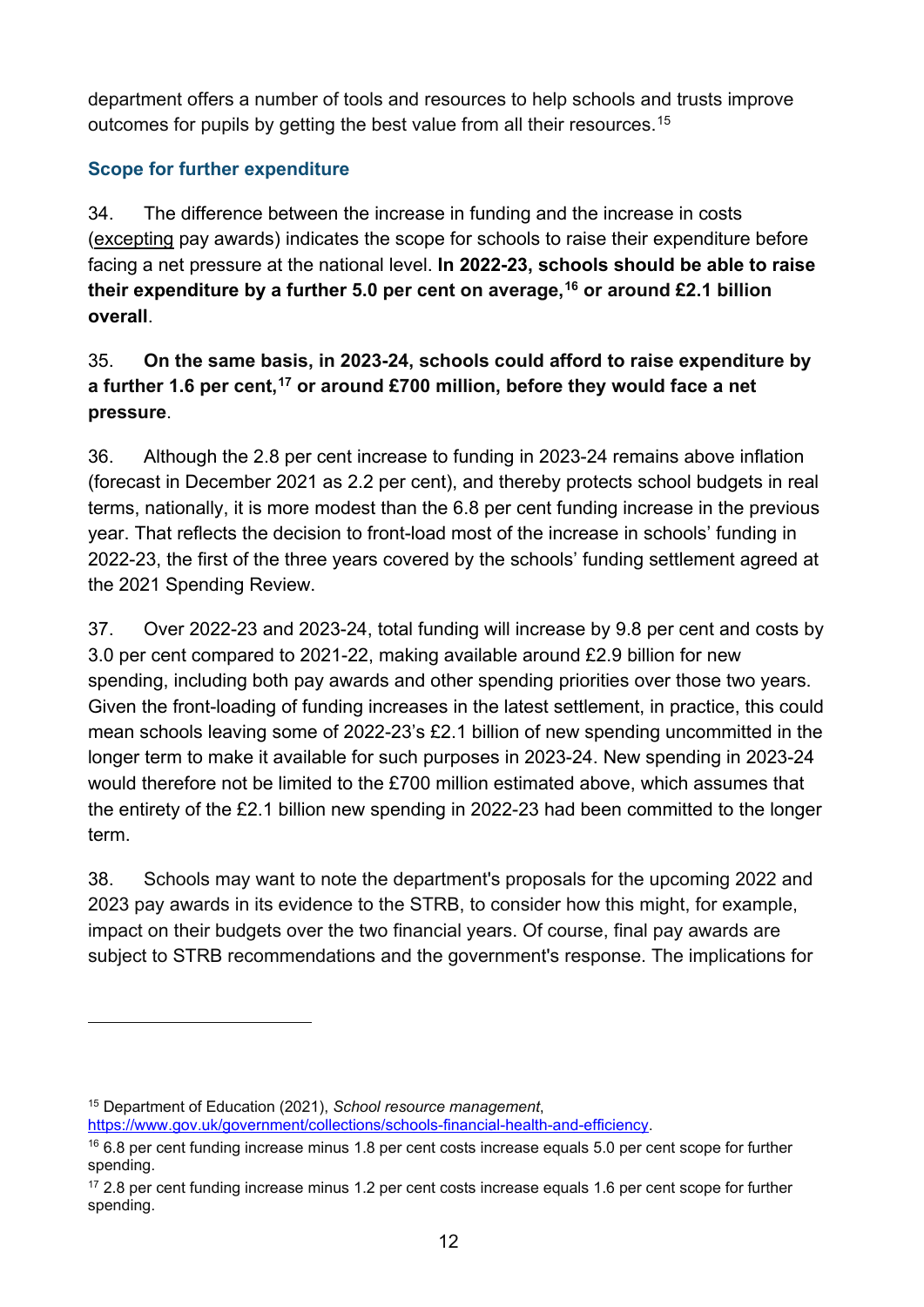individual schools will depend on wider factors and they will need to understand and plan for their own situations.

#### <span id="page-12-0"></span>**Pressures due to pay awards in 2022-23**

39. Pay awards in 2022 will raise costs for schools in 2022-23, 2023-24 and future years.

40. 2022-23 will see a full year's uplift of non-teaching staff pay and 7 months of the uplift in teachers' pay. Every 1.0 percentage point increase in pay in 2022 (April for nonteaching staff and September for teachers) would reduce the scope for other expenditure by 0.6 percentage points or by around £250 million in 2022-23. This compares to the £2.1 billion available for further spending in that year.

41. There is also an impact on the scope for new spending in the following year. Only 7 months of the September 2022 increase in teachers' pay would appear in the financial year 2022-23. A full 12 months of increased costs would not appear until 2023-24. As a result, there is a difference in costs in 2023-24 compared to 2022-23. Every 1.0 percentage point increase in pay in 2022 would reduce the scope for new expenditure in 2023-24 by 0.2 percentage points or approximately £100 million.<sup>[18](#page-12-2)</sup> This can be compared to the £700 million available for further spending, on top of 2022-23, in 2023-24.

#### <span id="page-12-1"></span>**Pressures due to pay awards in 2023-24**

42. Every 1.0 percentage point increase in pay in 2023 (again April for non-teaching staff and September for teachers) would reduce the scope for additional expenditure in 2023-24 by a further 0.6 percentage points or around £270 million, in addition to any reduced scope due to increased costs from the teachers' pay award in 2022.

43. While the scope for further spending in 2023-24 (excepting pay awards) is around £700 million, as mentioned above, schools should plan their budgets across multiple years, taking into account the scope for further spending in both 2022-23 and 2023-24 (£2.1 billion and £700 million, respectively, at the national level).

44. Note that, in an analogous manner to the overlap of teachers' pay pressures from September 2022 into the 2023-24, every 1.0 percentage point increase in teachers' pay

<span id="page-12-2"></span><sup>&</sup>lt;sup>18</sup> This £100 million is not to be confused with the increase in spending in 2023-24 as a result of the pay increases in 2022 which would be closer to £350 million (the sum of £250 million from 2022-23 onwards and £100 million remaining costs from 2023-24 onwards). That is because we are interested in the additional spending power in 2023-24 afforded by the new, additional funding in that year. Essentially, 2022-23's funding uplift covers £250 million going forward and 2023-24's uplift must cover the commitment to the remaining £100 million missed in 2022-23 due to the teachers' award being paid from September.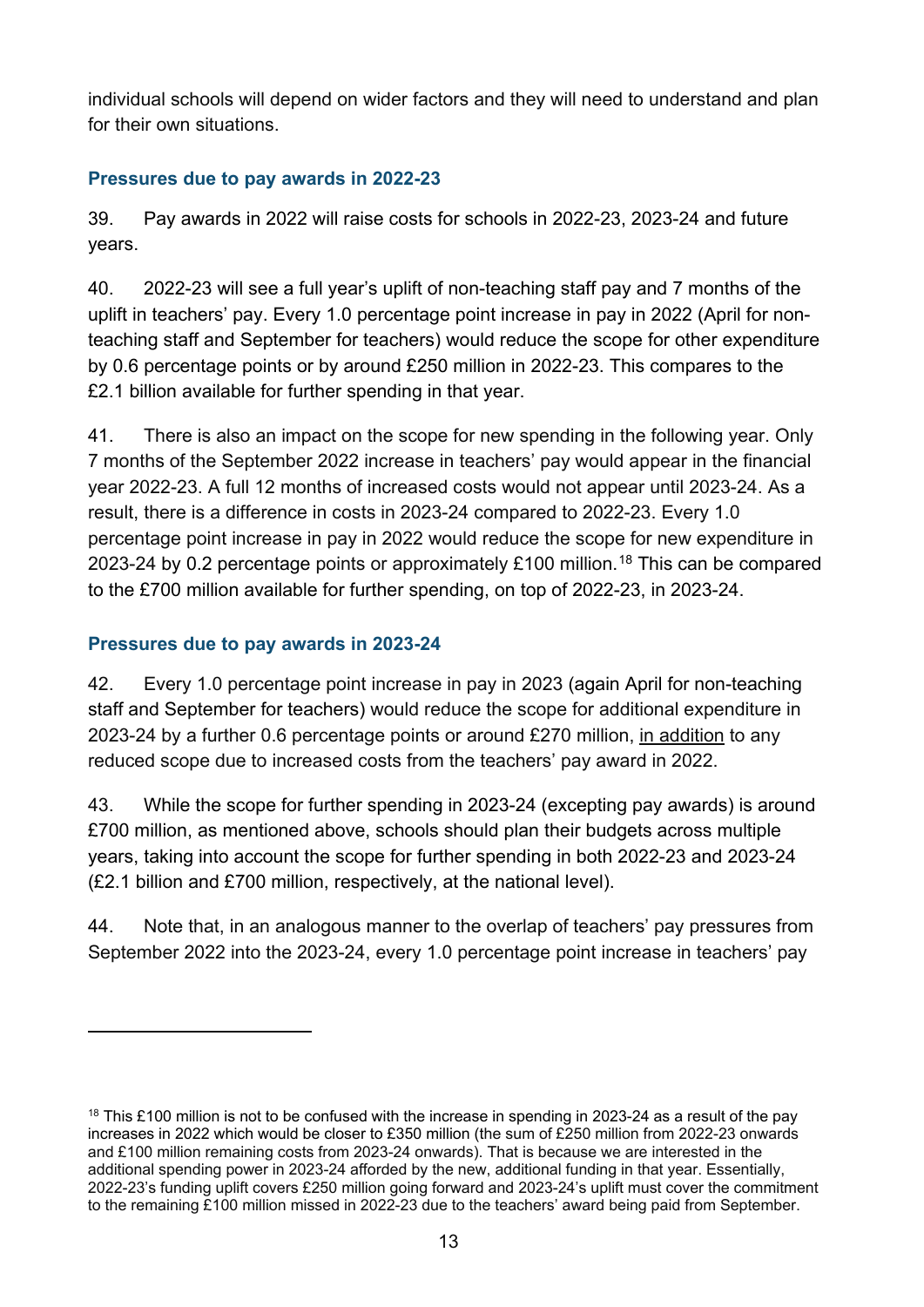in September 2023 will reduce the scope for new spending in 2024-25, by 0.2 percentage points or £100 million.

45. **In summary, for every 1.0 percentage point increase in pay in each year for teaching and non-teaching staff, the scope for new, additional spending in 2022-23 would reduce by around £250 million, while the scope for new spending in 2023-24 would reduce by around £370 million.**[19](#page-13-0)

<span id="page-13-0"></span> $19$  The additional pressure in 2023-24 is the sum of the pressure due to the 2022 teachers' pay award (£100 million per 1.0 percentage point pay rise) and the pressure due to teaching and non-teaching staff pay awards in 2023 (£270 million per 1.0 percentage point pay rise).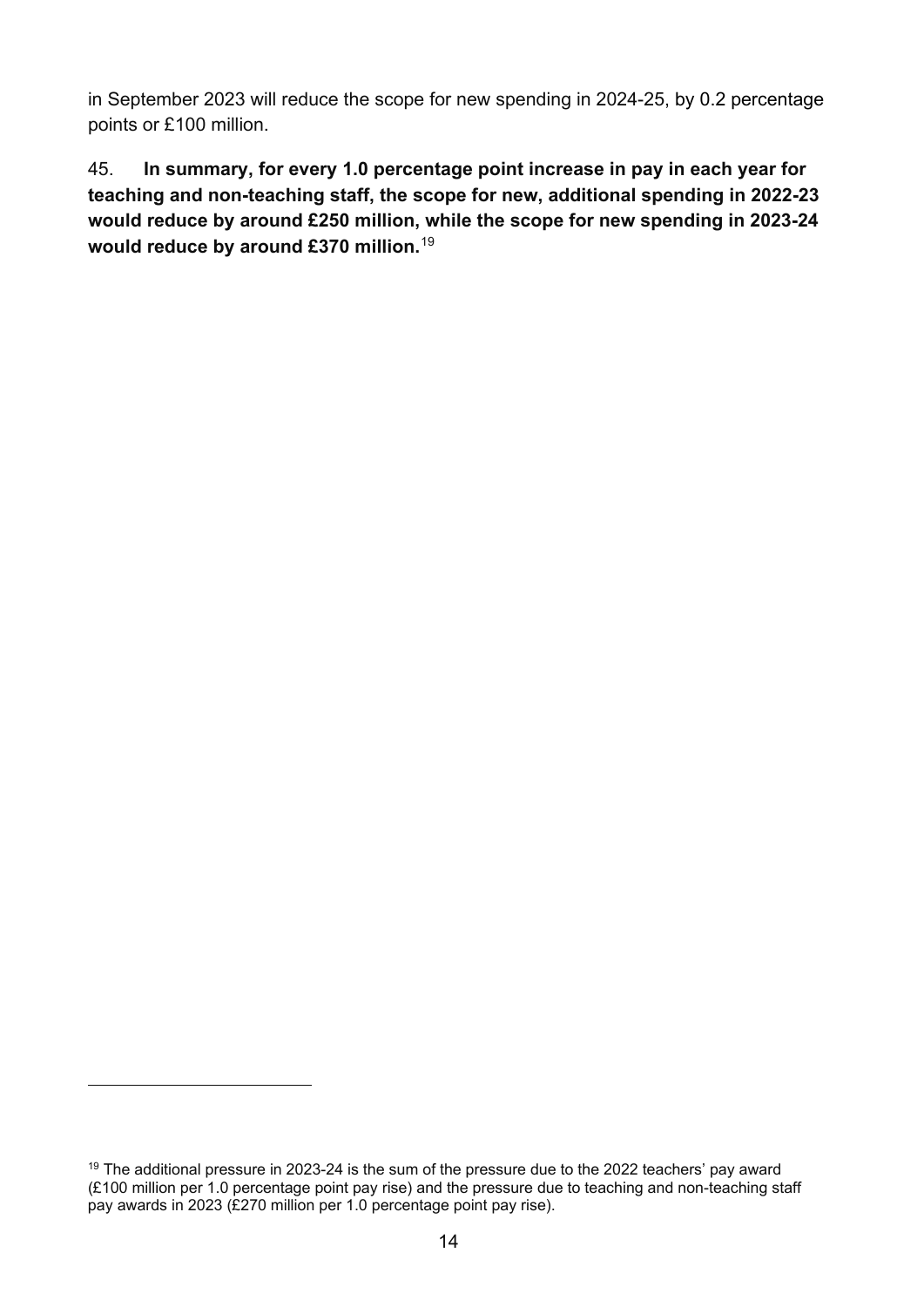# <span id="page-14-0"></span>**Methodology**

46. The approach taken to determine cost increases due to cost and demographic pressures in 2021-22 is as follows:

- a) We use published schools' expenditure for 2019-20, the latest full year of data, to assign spending to three broad price-inflation categories:
	- $\circ$  Teaching staff related spending (54 per cent);
	- o Non-teaching staff related spending (28 per cent); and
	- o Non-staff related spending (18 per cent).
- b) We estimate the growth in each category of spending in future years by applying annual cost pressures (price inflation) and staff and pupil number changes.
- c) Some of these pressures are applied on a financial year (FY) basis and others apply by academic year (AY), as noted below.
- d) We report cost pressures on a financial year basis. Individual academic year pressures overlap and act on two financial years.
- e) Teaching staff related spending pressures include
	- o Pay awards and drift (workforce compositional changes and pay progression) (AY)
	- o Employer pension contribution changes (AY)
	- o Health and Social Care Levy, collected through National Insurance in 2022-23 (FY)
	- o Changes in the number of teachers, driven by pupil number changes (AY).
- f) For non-teaching staff related costs, we include
	- $\circ$  NLW awards and general pay awards (FY)
	- o Employer pension contribution changes (FY)
	- o Health and Social Care Levy, collected through National Insurance in 2022-23 (FY)
	- o Changes in the number of staff, proxied by the change in teacher numbers (AY).
- g) Non-staff related costs are assumed to change in line with
	- $\circ$  Forecast inflation, as measured by the GDP deflator (FY)
	- $\circ$  Changes in pupil numbers (AY).
- h) Cost pressures for each staff category are converted to a per-pupil basis using the relative changes in teacher and pupil numbers.
- i) We sum these cost pressures, weighted by the proportion of spending in each category, to obtain a total per-pupil cost pressure across all schools.
- j) By combining both cost pressures and demographic pressures, we obtain the overall increase in costs in each year, to which we add additional costs of providing educational services to pupils with special educational needs (see below).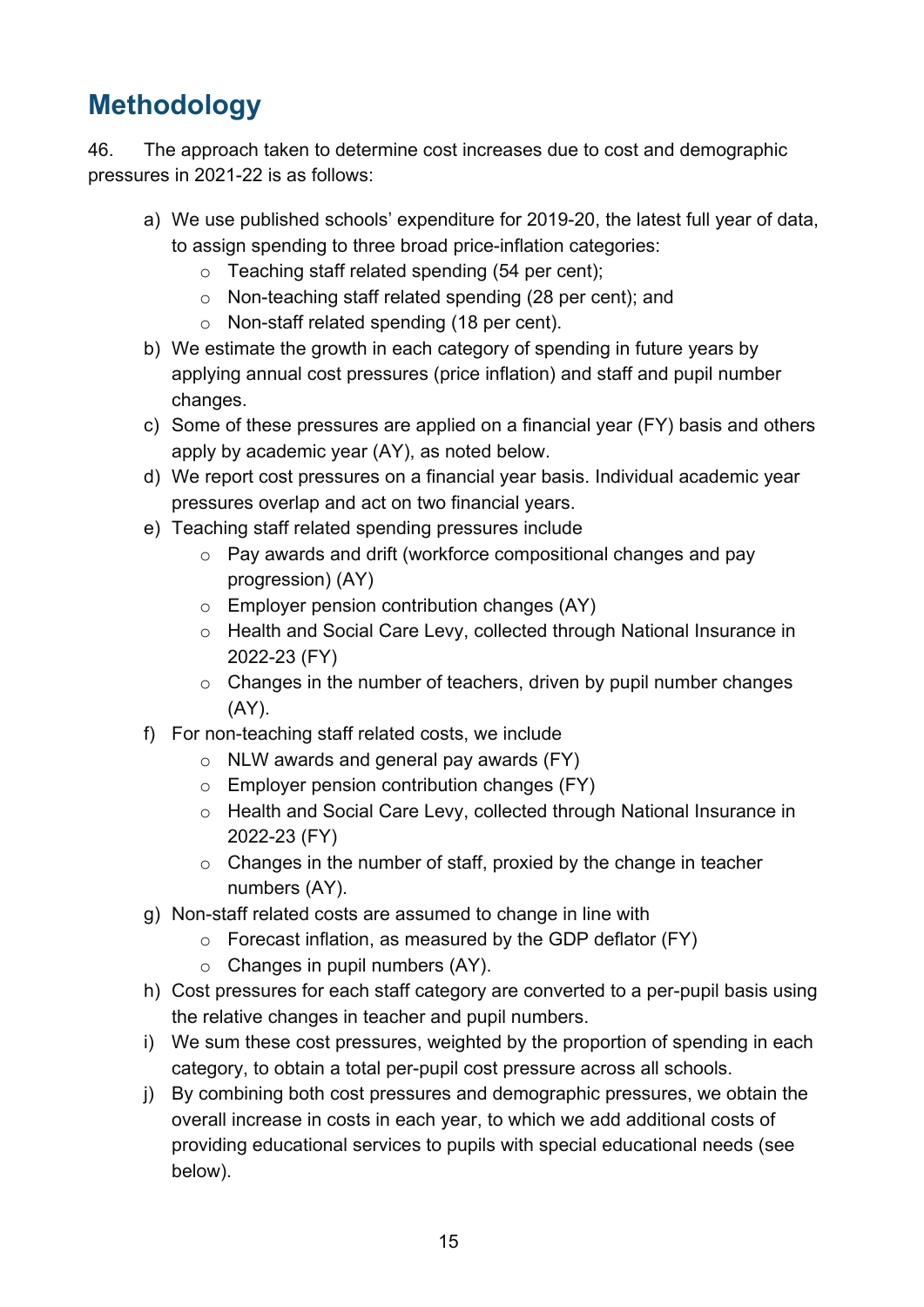47. Teacher number projections are based on unpublished internal modelling of teacher numbers driven by pupil numbers, i.e. driven by need, based on published national pupil projections (NPP)<sup>[20](#page-15-1)</sup>.

48. The Health and Social Care Levy imposes costs on employers from 2022-23, to be collected via raised National Insurance rates in that year. Internal analysis of teachers' pay bill data has estimated the impact of the increased contributions as 0.7 per cent of their pay bill. We have applied the same 0.7 per cent as a cost pressure on all staffrelated expenditure.

49. The costs of providing educational services to pupils with special educational needs have increased in recent years. This additional pressure has been estimated for 2021-22 to 2023-24 as a further 0.5 per cent per-year increase in the costs of mainstream schools.

50. We can assess the additional spending power afforded by new, additional funding in any year by taking the difference between the percentage increase in funding and the percentage increase in costs. To estimate the scope for further expenditure in cash terms, we multiply this percentage difference by the previous year's funding, as defined in paragraphs 21 and 30. This approach pre-supposes that, in the previous or base year, schools have spent all their funding, i.e. expenditure = funding, whether or not that expenditure is for short or long-term commitments. If some of that expenditure is for oneoff or short-term commitments, then that money would also be available for new spending in future years.

#### <span id="page-15-0"></span>**Teachers' pay**

51. Following recommendations by the School Teachers' Review Body in July 2020, <sup>[21](#page-15-2)</sup> the government raised the starting salary for new teachers by 5.5 per cent and increased the upper and lower boundaries of the pay ranges for all other teachers by 2.75 per cent in September 2020. These pay rises are equivalent to a 3.1 per cent increase in the teachers' pay bill.<sup>22</sup>

<span id="page-15-1"></span><sup>20</sup> Department for Education (2021), *National pupil projections*, [https://explore-education](https://explore-education-statistics.service.gov.uk/find-statistics/national-pupil-projections)[statistics.service.gov.uk/find-statistics/national-pupil-projections.](https://explore-education-statistics.service.gov.uk/find-statistics/national-pupil-projections)

<span id="page-15-2"></span><sup>21</sup> School Teachers' Review Body (2020), *School Teachers' Review Body 30th report: 2020*, [https://www.gov.uk/government/publications/school-teachers-review-body-30th-report-2020.](https://www.gov.uk/government/publications/school-teachers-review-body-30th-report-2020)

<span id="page-15-3"></span><sup>22</sup> Department for Education (2020), *Teachers set for biggest pay rise in fifteen years*, [https://www.gov.uk/government/news/teachers-set-for-biggest-pay-rise-in-fifteen-years.](https://www.gov.uk/government/news/teachers-set-for-biggest-pay-rise-in-fifteen-years)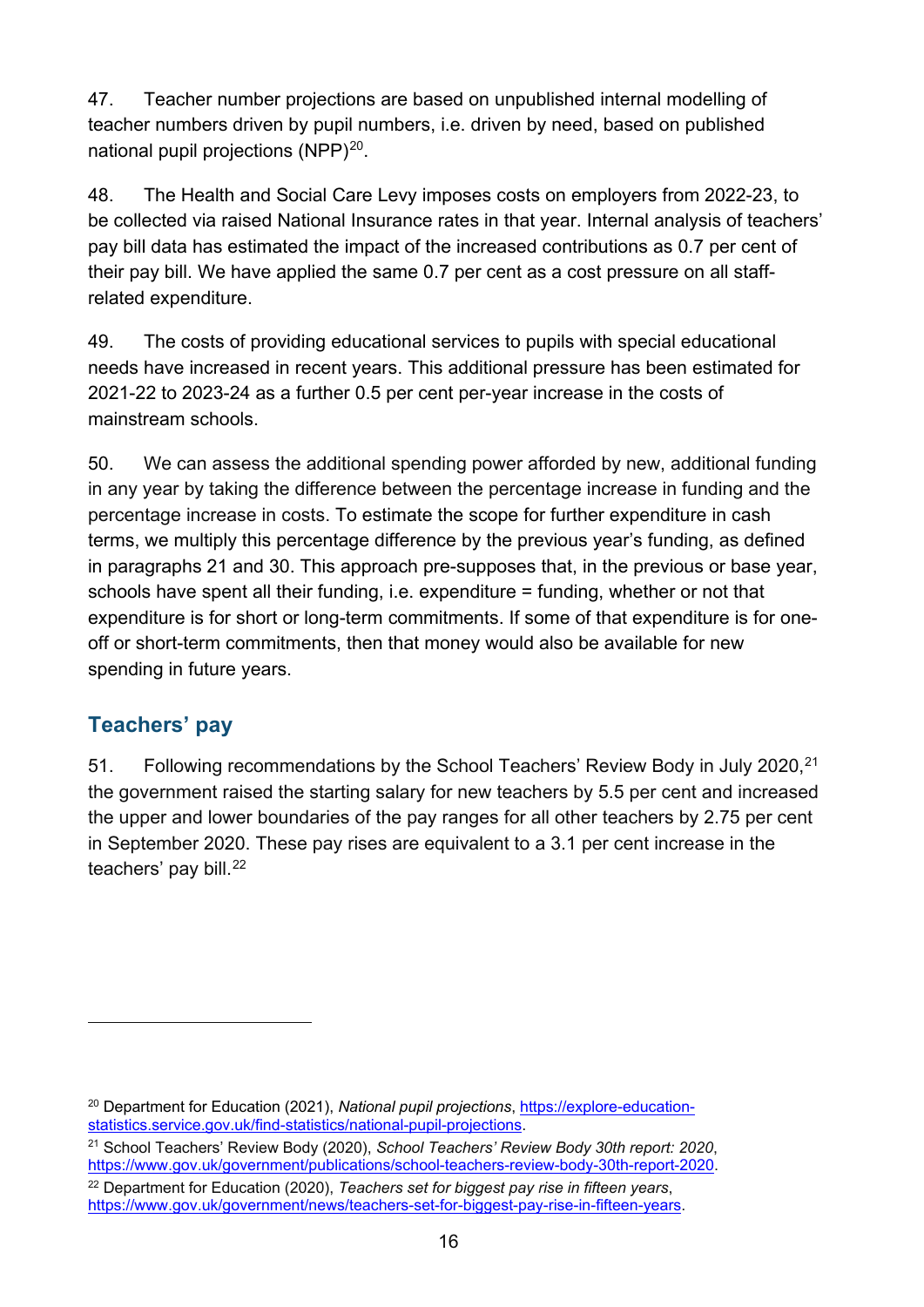52. For 2021, the government announced a temporary pause in most public sector pay in response to the impact of COVID-19 on the economy,  $^{23}$  $^{23}$  $^{23}$  and there was no pay award for the majority of teachers.

53. For all years, we include estimates of pay drift. For academic years 2020/21 to 2022/23, the drift is estimated as 0.1 per cent, while for 2023/24 it is around 0.25 per cent.

#### <span id="page-16-0"></span>**Non-teaching staff pay**

54. In October 2021, the National Employers reaffirmed their pay offer of an increase of 2.75 per cent on National Joint Council pay point 1, and 1.75 per cent on all NJC pay points 2 and above, with effect from 1 April 2021.<sup>[24](#page-16-3)</sup> At the time this note went to press, no agreement had been reached with the unions. For the purposes of this analysis, in the absence of any alternative, we have used the National Employers' reaffirmed pay offer. The eventual 2021 pay award and associated cost pressure could be different from what we have allowed for in this note.

55. The Local Government Pension Scheme undergoes triennial valuations and accompanying adjustments to employer contribution rates. From the 2019 valuation report,<sup>[25](#page-16-4)</sup> covering the years 2020-21 to 2022-23, we used the average total contribution rate (22.9 per cent), a flat primary rate (18.6 per cent) and the total amounts of secondary contributions expected from employers (£1.3 billion, £1.2 billion, and £1.2 billion) to estimate a total contribution rate in 2021-22 of 22.8 per cent. The reduction in the rate of 0.3 per cent of payroll in 2021-22 corresponds to a pay bill cost pressure in 2021-22 of around -0.2 per cent. For 2022-23, we estimate a zero pressure. Extrapolating to 2023- 24, we estimate a pressure of 0.3 per cent.

#### <span id="page-16-1"></span>**Non-staff related expenditure**

56. The top contributors to schools' non-staff related costs in 2019-20 (and their proportions of total spending) were:

- Learning resources (not ICT equipment) (4 per cent);
- Catering supplies (2.8 per cent);
- Administrative supplies (non-educational) (2.0 per cent); and

<span id="page-16-4"></span><sup>25</sup> LGPS Scheme Advisory Board (2020), *2019 valuations – detail report*, [http://www.lgpsboard.org/index.php/2019-valuations-report.](http://www.lgpsboard.org/index.php/2019-valuations-report)

<span id="page-16-2"></span><sup>23</sup> HN Treasury (2020), *Spending Review 2020*, [https://www.gov.uk/government/publications/spending](https://www.gov.uk/government/publications/spending-review-2020-documents/spending-review-2020)[review-2020-documents/spending-review-2020.](https://www.gov.uk/government/publications/spending-review-2020-documents/spending-review-2020)

<span id="page-16-3"></span><sup>24</sup> Local Government Association (2021), *Employer circular pay negotiation update, 19 October 2021*, [https://www.local.gov.uk/employer-circular-pay-negotiation-update-19-october-2021.](https://www.local.gov.uk/employer-circular-pay-negotiation-update-19-october-2021)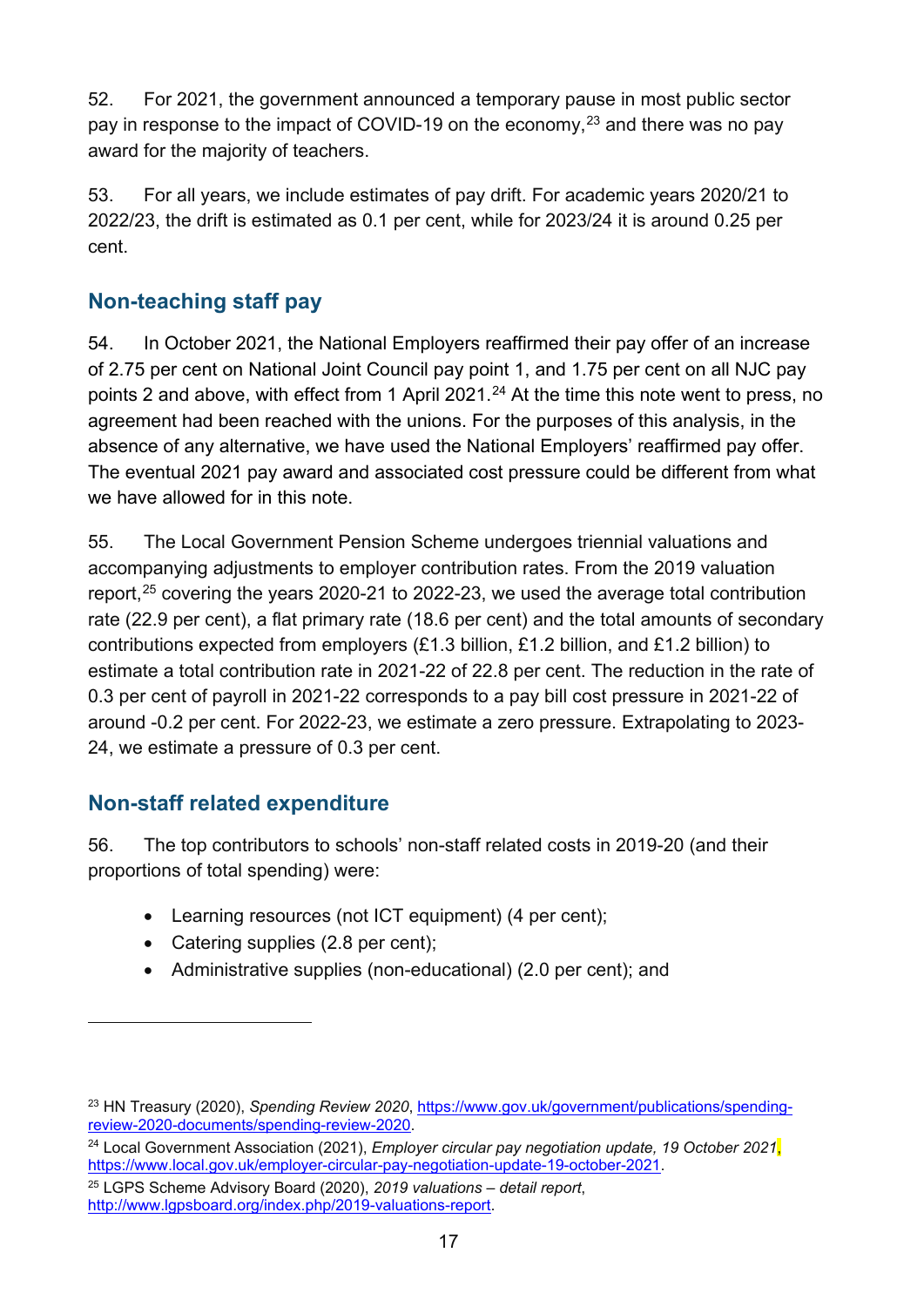• Energy costs (1.4 per cent).

57. We use the GDP deflator to represent price inflation on non-staff related costs. While price inflation by spending category and experienced by individual schools may be different, the GDP deflator is commonly used to indicate price changes in public sector expenditure.

58. The latest GDP deflators of 6.0 per cent for 2020-21 and -0.7 per cent for 2021-22 are atypical.[26](#page-17-0) This has arisen as a result of the impact of the COVID-19 pandemic. For this reason, we obtained an average of the GDP deflator across the two years to smooth the effect of the atypical data, to more accurately represent our understanding of school inflation, consistent with the report accompanying the latest official statistics on school funding<sup>[27](#page-17-1)</sup>. Applying a deflator of 2.6 per cent in each of the two years is equivalent to applying 6.0 per cent and then -0.7 per cent. We therefore used this 2.6 per cent smoothed deflator to represent non-staff related expenditure inflation in 2021-22.

<span id="page-17-0"></span><sup>26</sup> HM Treasury (2022), *GDP deflators at market prices, and money GDP December 2021 (Quarterly National Accounts)*, [https://www.gov.uk/government/collections/gdp-deflators-at-market-prices-and-money](https://www.gov.uk/government/collections/gdp-deflators-at-market-prices-and-money-gdp)[gdp.](https://www.gov.uk/government/collections/gdp-deflators-at-market-prices-and-money-gdp)

<span id="page-17-1"></span><sup>27</sup> Department for Education (2022), *School funding: between financial years 2010 to 2011 and 2022 to 2023*, [https://explore-education-statistics.service.gov.uk/find-statistics/school-funding-statistics.](https://explore-education-statistics.service.gov.uk/find-statistics/school-funding-statistics)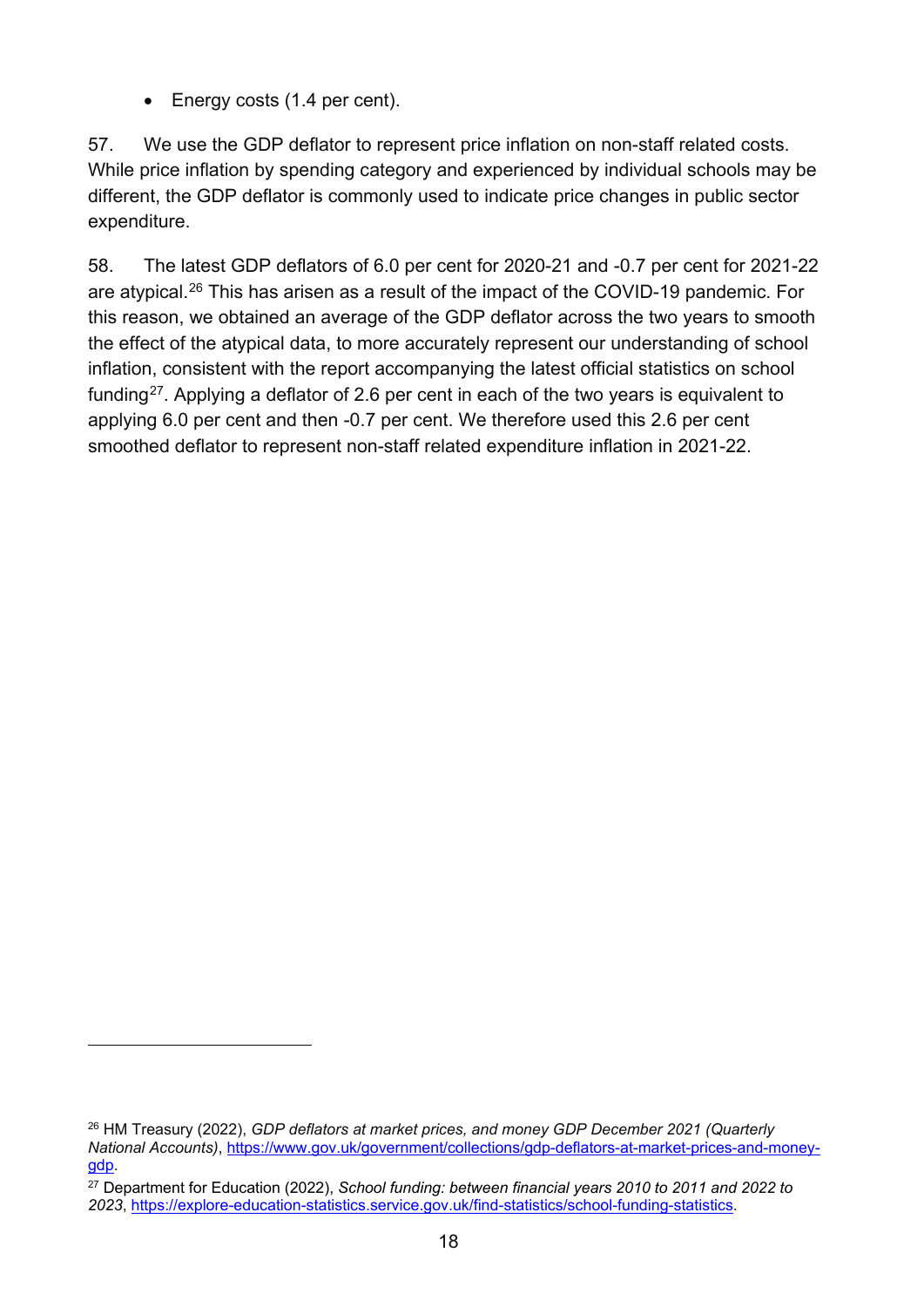# <span id="page-18-0"></span>**Data quality, limitations of analysis and key assumptions**

59. The data used to estimate cost increases come from a variety of sources, referenced throughout the note, which have their own sets of assumptions and vary in quality.

60. There is a greater level of uncertainty for non-teaching staff expenditure, where less published information is available.

61. Estimates of the effects of teachers' pay awards also carry an inherent uncertainty given the flexibility that schools and academies have to make decisions on pay.

62. Factors which could contribute to differences between estimates and eventual outturn include changes in:

- Pupil numbers;
- Forecast inflation;
- Pressures, including those that cannot yet be accounted for due to lack of information at this time;
- Government policies affecting schools;
- Additional costs, savings and funding during the COVID-19 pandemic.

63. The estimates of cost increases are intended to be updated annually. The analysis uses the latest data, and assumptions and methodology are reviewed and refined before each update.

64. The cost increases presented are averages across all schools in England and should not be read as pertaining to individual schools. All schools need to understand and plan for their own situation.

65. Note that due to rounding, the sum of individual figures quoted in the text may not always precisely equal the total shown.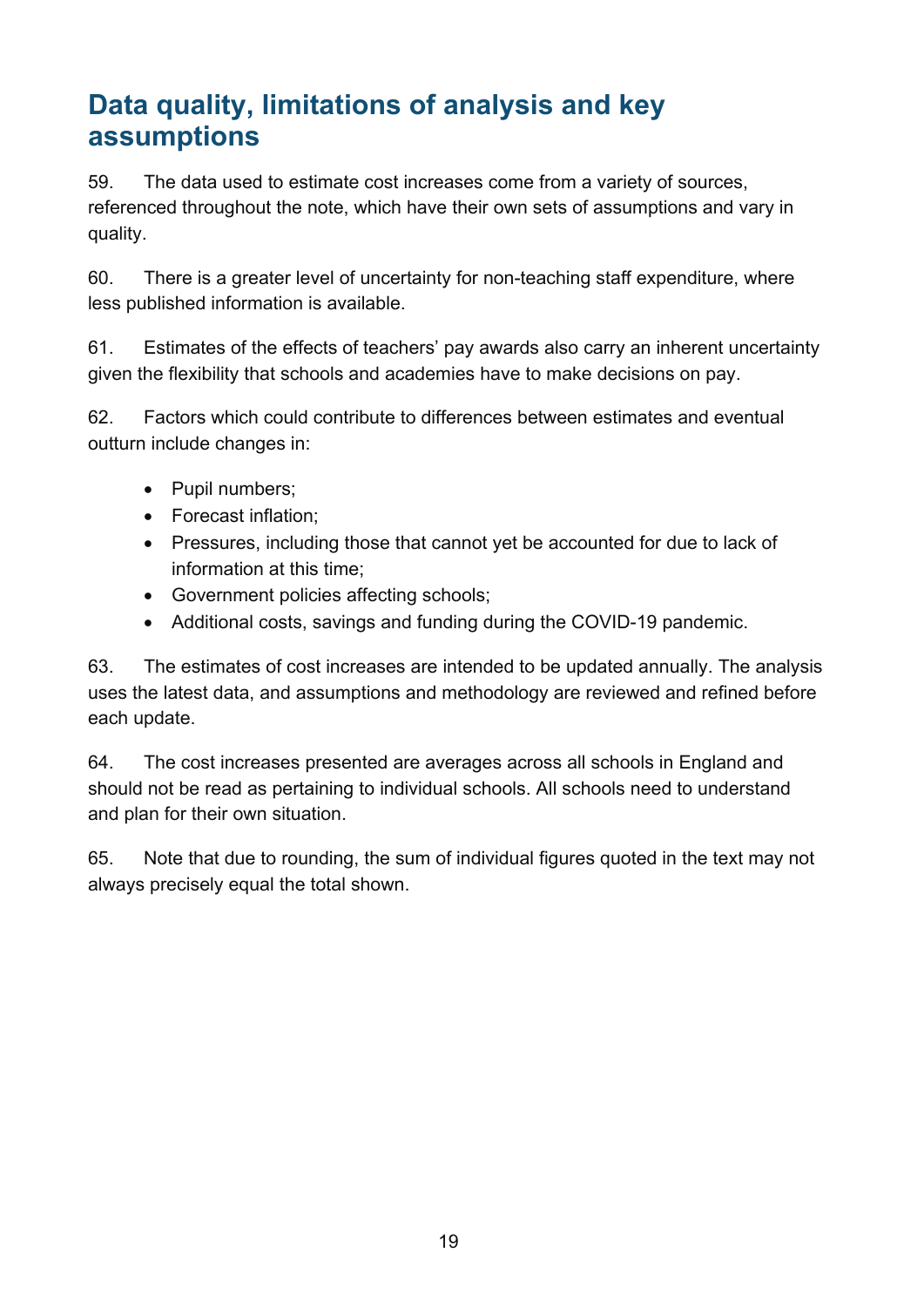## <span id="page-19-0"></span>**Annex – School resource management**

66. The department is committed to working alongside schools and trusts to help them improve outcomes for pupils by getting the best value from all their resources.

67. The School Resource Management collection contains links to all of the support and tools the department currently has on offer. [28](#page-19-1) The resources include:

- 1) Hands-on support through **School Resource Management Advisors** (SRMAs) - sector experts on school resource management who provide free hands-on advice and support to academies and schools.
- 2) Help with understanding school data and what this shows is crucial to achieving excellent school resource management. The department's tools and guides can help schools use data effectively including through the **Schools' Financial Benchmarking** service and the **View my financial insights** tool.
- 3) Tools to help schools plan and manage their workforce, including the **Integrated curriculum and financial planning** (ICFP) guidance and tool which can help align staff plans with school capacity, needs and budget. Support to reduce recruitment costs through the free recruitment service, **Teaching Vacancies**.
- 4) Resources to get best value when purchasing goods and services including the **Buying for Schools** guidance to help plan what goods and services are needed, the **DfE-approved Frameworks** which detail quality-checked suppliers to help achieve good value for money. This service includes two Schools Commercial Team recommended deals for energy costs and ancillary services relating to energy.
- 5) There is also the **Risk Protection Arrangement** (RPA), an alternative to commercial insurance which may save schools time and money.
- 6) The **Good Estate Management for Schools** (GEMS) guidance can help schools manage buildings and land more effectively.
- 7) Support for school business professionals (SBPs) including guidance and access peer-to-peer support. There is also **SRM: training and support** available to help SBPs continue their professional development.
- 8) Tools to help governors provide effective challenge, which is a critical part of excellent school resource management including the **Top 10 planning checks for governors** checklist, and the **View My Financial Insights** (VMFI) tool which provides a downloadable output for governors, containing a snapshot of the key financial performance metrics for their school. The **Governance handbook and competency framework** also provides advice on the roles of

<span id="page-19-1"></span><sup>28</sup> Department of Education (2021), *School resource management*, [https://www.gov.uk/government/collections/schools-financial-health-and-efficiency.](https://www.gov.uk/government/collections/schools-financial-health-and-efficiency)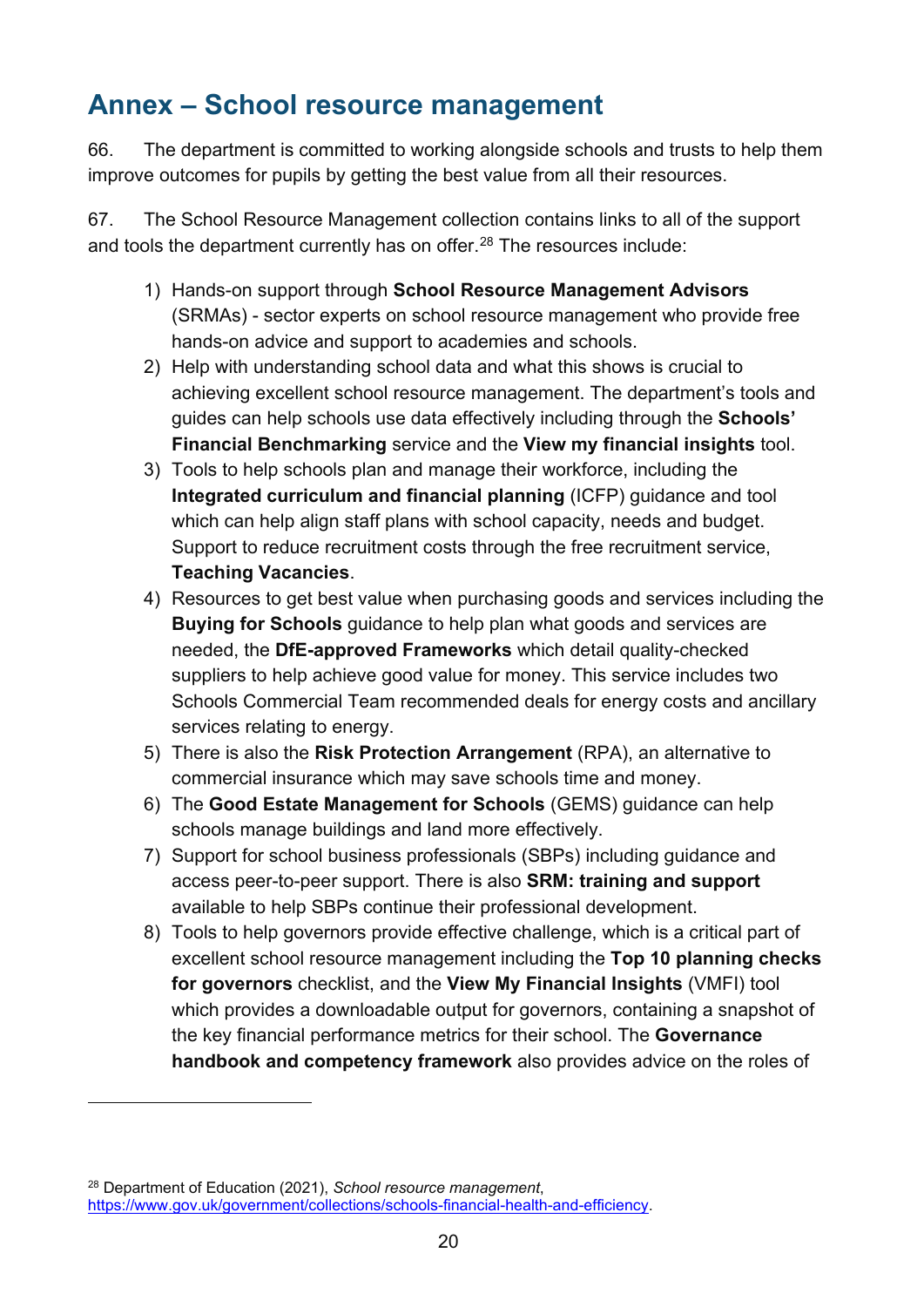governing boards and the skills, knowledge, and behaviours they need to be effective.

9) Helping schools to get the most out of their digital resources through the **EdTech Demonstrators Programme** which provides free peer-to-peer training and advice on how schools can make the best use of technology and the **Get help with technology programme** which provides advice on how to set up, distribute and manage school's digital technology.

68. If you have any questions on any of the school resource management resources then please contact the department via the [ESFA Enquires Service.](https://form.education.gov.uk/en/AchieveForms/?form_uri=sandbox-publish://AF-Process-f9f4f5a1-936f-448b-bbeb-9dcdd595f468/AF-Stage-8aa41278-3cdd-45a3-ad87-80cbffb8b992/definition.json&redirectlink=%2Fen&cancelRedirectLink=%2Fen)